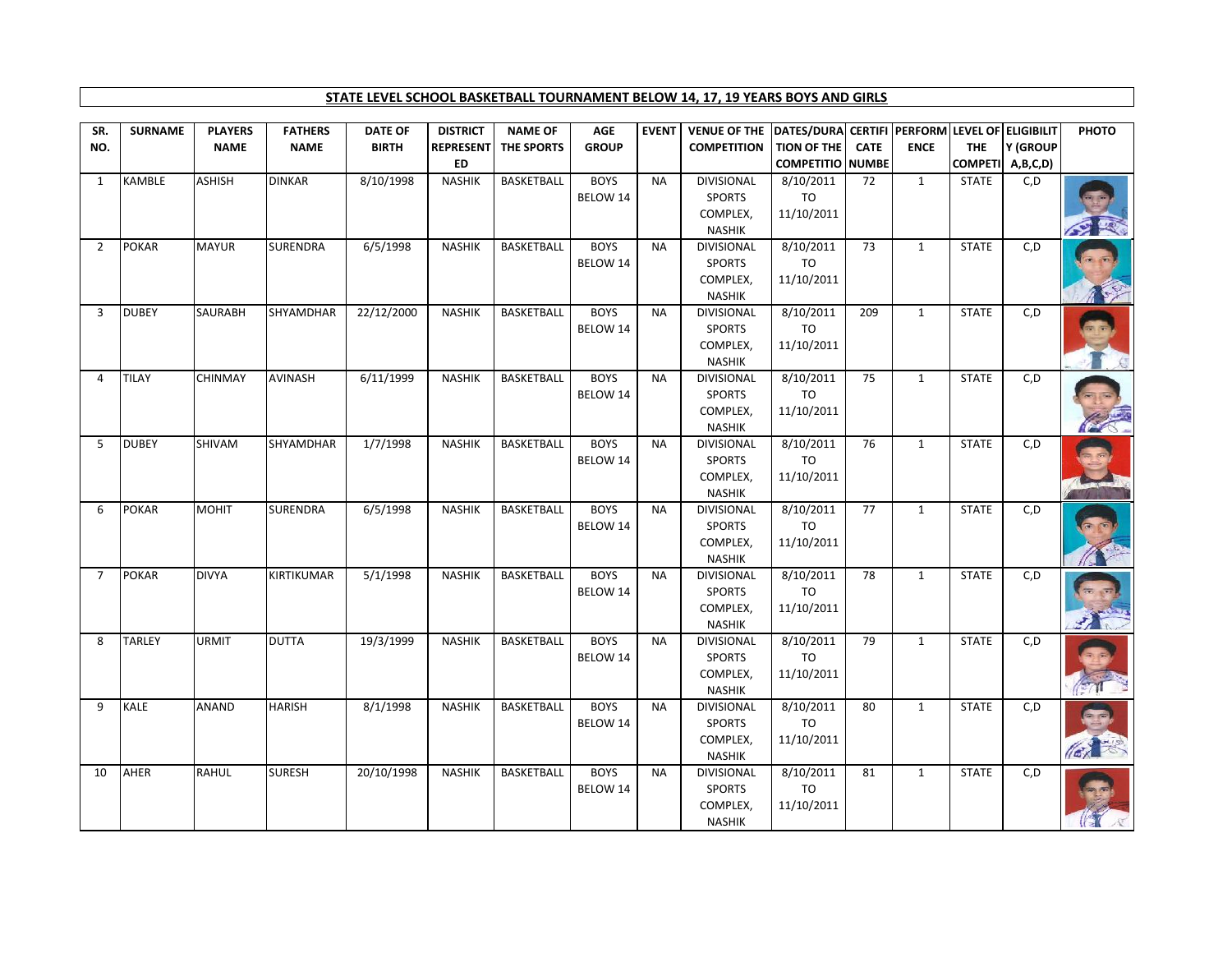| 11 | PATIL         | SIDDHESH      | <b>MAHESH</b> | 27/5/2000  | <b>NASHIK</b> | BASKETBALL        | <b>BOYS</b><br>BELOW 14 | <b>NA</b> | DIVISIONAL<br><b>SPORTS</b><br>COMPLEX,<br><b>NASHIK</b>        | 8/10/2011<br>TO<br>11/10/2011        | 82 | $\mathbf{1}$   | <b>STATE</b> | C, D |                    |
|----|---------------|---------------|---------------|------------|---------------|-------------------|-------------------------|-----------|-----------------------------------------------------------------|--------------------------------------|----|----------------|--------------|------|--------------------|
| 12 | <b>TOPLE</b>  | PRASHU        | PRASHANT      | 14/10/1998 | <b>NASHIK</b> | <b>BASKETBALL</b> | <b>BOYS</b><br>BELOW 14 | <b>NA</b> | DIVISIONAL<br><b>SPORTS</b><br>COMPLEX,<br><b>NASHIK</b>        | 8/10/2011<br>TO<br>11/10/2011        | 83 | $\mathbf{1}$   | <b>STATE</b> | C, D |                    |
| 13 | <b>SHINDE</b> | <b>SMIT</b>   |               | 25/3/1998  | <b>MUMBAI</b> | <b>BASKETBALL</b> | <b>BOYS</b><br>BELOW 14 | <b>NA</b> | <b>DIVISIONAL</b><br><b>SPORTS</b><br>COMPLEX,<br><b>NASHIK</b> | 8/10/2011<br>TO<br>11/10/2011        | 84 | $2^{\circ}$    | <b>STATE</b> | C, D |                    |
| 14 | RAMRAJE       | SANDESH       |               | 28/11/1998 | <b>MUMBAI</b> | <b>BASKETBALL</b> | <b>BOYS</b><br>BELOW 14 | <b>NA</b> | <b>DIVISIONAL</b><br><b>SPORTS</b><br>COMPLEX,<br><b>NASHIK</b> | 8/10/2011<br>TO<br>11/10/2011        | 85 | $2^{\circ}$    | <b>STATE</b> | C, D |                    |
| 15 | <b>CHAVAN</b> | <b>MAYANK</b> |               | 27/7/1998  | <b>MUMBAI</b> | BASKETBALL        | <b>BOYS</b><br>BELOW 14 | <b>NA</b> | <b>DIVISIONAL</b><br><b>SPORTS</b><br>COMPLEX,<br><b>NASHIK</b> | 8/10/2011<br>TO<br>11/10/2011        | 86 | $2^{\circ}$    | <b>STATE</b> | C, D |                    |
| 16 | <b>MEHTA</b>  | <b>NEIL</b>   |               | 15/4/1998  | <b>MUMBAI</b> | <b>BASKETBALL</b> | <b>BOYS</b><br>BELOW 14 | <b>NA</b> | <b>DIVISIONAL</b><br><b>SPORTS</b><br>COMPLEX,<br><b>NASHIK</b> | 8/10/2011<br>TO<br>11/10/2011        | 87 | $\overline{2}$ | <b>STATE</b> | C, D | <b>Caliminicas</b> |
| 17 | <b>ADKAR</b>  | SAIRAJ        |               | 18/7/1998  | <b>MUMBAI</b> | <b>BASKETBALL</b> | <b>BOYS</b><br>BELOW 14 | <b>NA</b> | DIVISIONAL<br><b>SPORTS</b><br>COMPLEX,<br><b>NASHIK</b>        | 8/10/2011<br>TO<br>11/10/2011        | 88 | $2^{\circ}$    | <b>STATE</b> | C, D |                    |
| 18 | <b>RATHOD</b> | RUMEEL        |               | 13/1/1998  | <b>MUMBAI</b> | <b>BASKETBALL</b> | <b>BOYS</b><br>BELOW 14 | <b>NA</b> | <b>DIVISIONAL</b><br><b>SPORTS</b><br>COMPLEX,<br><b>NASHIK</b> | 8/10/2011<br><b>TO</b><br>11/10/2011 | 89 | $2^{\circ}$    | <b>STATE</b> | C, D |                    |
| 19 | <b>RATHOD</b> | <b>GAURAV</b> |               | 19/5/1998  | <b>MUMBAI</b> | <b>BASKETBALL</b> | <b>BOYS</b><br>BELOW 14 | <b>NA</b> | <b>DIVISIONAL</b><br><b>SPORTS</b><br>COMPLEX,<br><b>NASHIK</b> | 8/10/2011<br><b>TO</b><br>11/10/2011 | 90 | $2^{\circ}$    | <b>STATE</b> | C, D |                    |
| 20 | <b>RAJPUT</b> | <b>JIGAR</b>  |               | 27/10/1998 | <b>MUMBAI</b> | <b>BASKETBALL</b> | <b>BOYS</b><br>BELOW 14 | <b>NA</b> | DIVISIONAL<br><b>SPORTS</b><br>COMPLEX,<br>NASHIK               | 8/10/2011<br><b>TO</b><br>11/10/2011 | 91 | $\overline{2}$ | <b>STATE</b> | C, D |                    |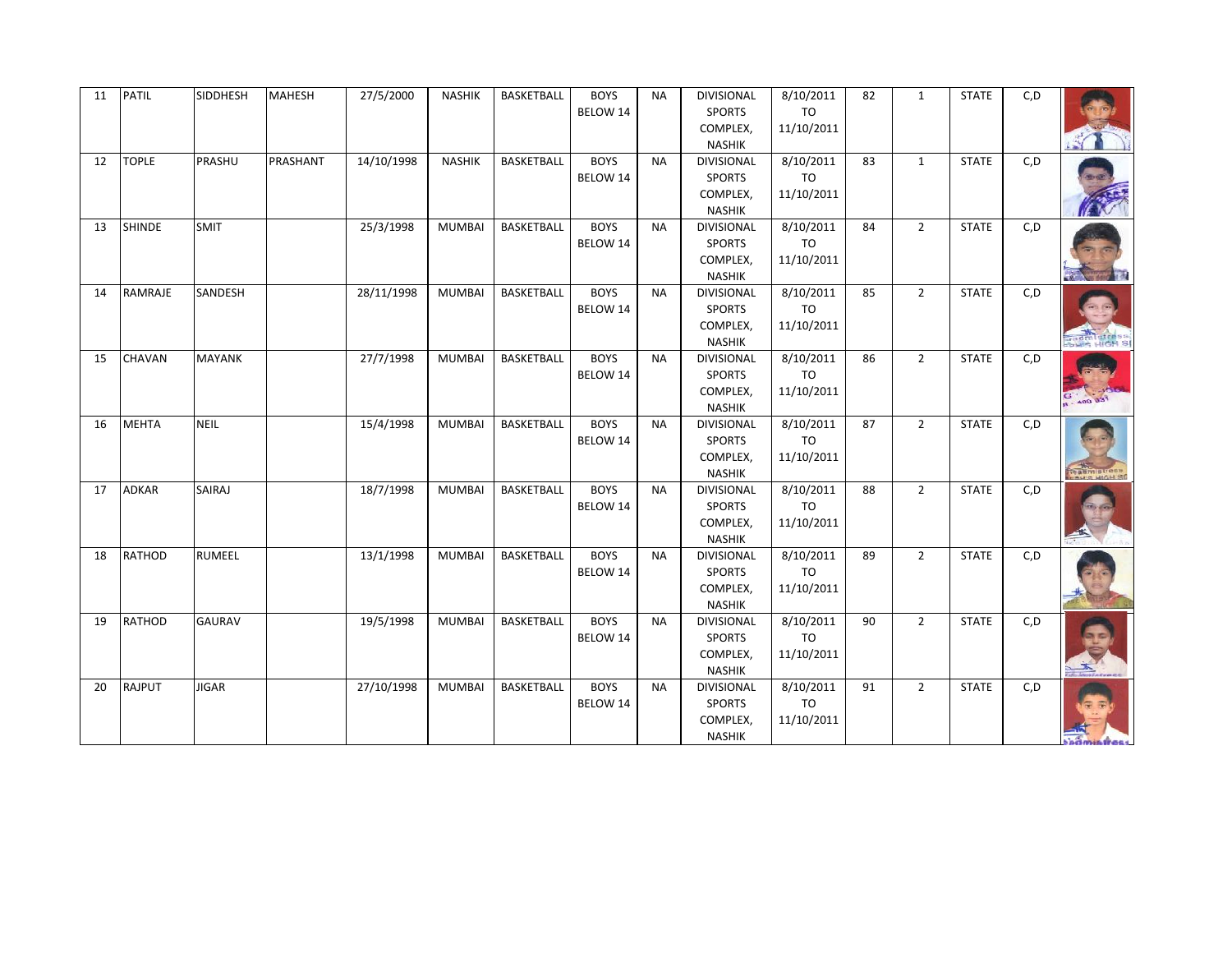| 21 | TIRTHANI         | VARUN           | 27/7/2000 | <b>MUMBAI</b> | BASKETBALL        | <b>BOYS</b><br>BELOW 14 | <b>NA</b> | DIVISIONAL<br><b>SPORTS</b><br>COMPLEX,<br><b>NASHIK</b>        | 8/10/2011<br>TO<br>11/10/2011        | 92  | $\overline{2}$ | <b>STATE</b> | C, D |                     |
|----|------------------|-----------------|-----------|---------------|-------------------|-------------------------|-----------|-----------------------------------------------------------------|--------------------------------------|-----|----------------|--------------|------|---------------------|
| 22 | <b>GHADIYALI</b> | PARJAN          | 15/8/1999 | <b>MUMBAI</b> | <b>BASKETBALL</b> | <b>BOYS</b><br>BELOW 14 | <b>NA</b> | DIVISIONAL<br><b>SPORTS</b><br>COMPLEX,<br><b>NASHIK</b>        | 8/10/2011<br><b>TO</b><br>11/10/2011 | 93  | $2^{\circ}$    | <b>STATE</b> | C, D | <b>EPH'S HIGH S</b> |
| 23 | <b>BOHRA</b>     | VISHNU          | 20/4/2000 | <b>MUMBAI</b> | <b>BASKETBALL</b> | <b>BOYS</b><br>BELOW 14 | <b>NA</b> | <b>DIVISIONAL</b><br><b>SPORTS</b><br>COMPLEX,<br><b>NASHIK</b> | 8/10/2011<br>TO<br>11/10/2011        | 94  | $2^{\circ}$    | <b>STATE</b> | C, D |                     |
| 24 | <b>TAAPAS</b>    | ABHIRAM         | 4/8/1998  | <b>NAGPUR</b> | <b>BASKETBALL</b> | <b>BOYS</b><br>BELOW 14 | <b>NA</b> | <b>DIVISIONAL</b><br><b>SPORTS</b><br>COMPLEX,<br><b>NASHIK</b> | 8/10/2011<br>TO<br>11/10/2011        | 95  | 3              | <b>STATE</b> | C, D | Wenter Kay          |
| 25 | SHIVDEKAR        | <b>SHRIJEET</b> | 22/1/1998 | <b>NAGPUR</b> | BASKETBALL        | <b>BOYS</b><br>BELOW 14 | <b>NA</b> | <b>DIVISIONAL</b><br><b>SPORTS</b><br>COMPLEX,<br><b>NASHIK</b> | 8/10/2011<br>TO<br>11/10/2011        | 96  | $\overline{3}$ | <b>STATE</b> | C, D | Joseph              |
| 26 | <b>RAJURKAR</b>  | SAURAV          | 23/6/1998 | <b>NAGPUR</b> | <b>BASKETBALL</b> | <b>BOYS</b><br>BELOW 14 | <b>NA</b> | <b>DIVISIONAL</b><br><b>SPORTS</b><br>COMPLEX,<br><b>NASHIK</b> | 8/10/2011<br>TO<br>11/10/2011        | 97  | $\overline{3}$ | <b>STATE</b> | C, D |                     |
| 27 | LADDAD           | <b>VIBHOR</b>   | 29/4/1998 | <b>NAGPUR</b> | <b>BASKETBALL</b> | <b>BOYS</b><br>BELOW 14 | <b>NA</b> | DIVISIONAL<br><b>SPORTS</b><br>COMPLEX,<br><b>NASHIK</b>        | 8/10/2011<br>TO<br>11/10/2011        | 98  | $\overline{3}$ | <b>STATE</b> | C, D |                     |
| 28 | <b>BARABDE</b>   | VARUN           | 13/6/1999 | <b>NAGPUR</b> | <b>BASKETBALL</b> | <b>BOYS</b><br>BELOW 14 | <b>NA</b> | <b>DIVISIONAL</b><br><b>SPORTS</b><br>COMPLEX,<br><b>NASHIK</b> | 8/10/2011<br><b>TO</b><br>11/10/2011 | 99  | $\overline{3}$ | <b>STATE</b> | C, D |                     |
| 29 | <b>CHOUHAN</b>   | <b>DEVANG</b>   | 26/4/2000 | <b>NAGPUR</b> | <b>BASKETBALL</b> | <b>BOYS</b><br>BELOW 14 | <b>NA</b> | <b>DIVISIONAL</b><br><b>SPORTS</b><br>COMPLEX,<br><b>NASHIK</b> | 8/10/2011<br><b>TO</b><br>11/10/2011 | 100 | $\overline{3}$ | <b>STATE</b> | C, D |                     |
| 30 | <b>MIRPURI</b>   | ANMOL           | 15/1/1999 | <b>NAGPUR</b> | <b>BASKETBALL</b> | <b>BOYS</b><br>BELOW 14 | <b>NA</b> | DIVISIONAL<br><b>SPORTS</b><br>COMPLEX,<br>NASHIK               | 8/10/2011<br><b>TO</b><br>11/10/2011 | 101 | $\overline{3}$ | <b>STATE</b> | C, D |                     |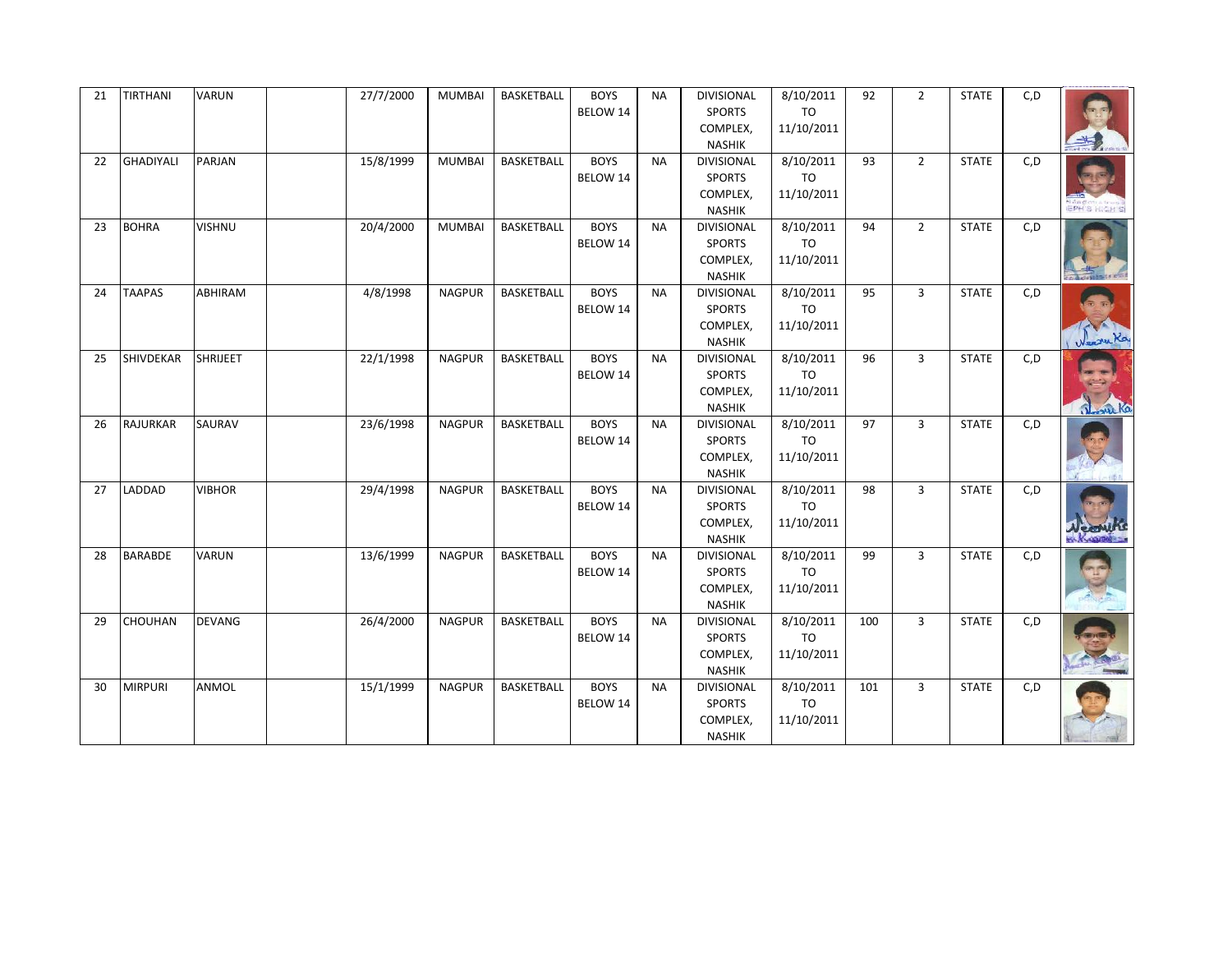| 31 | AGRAVAL         | <b>KARAN</b>     | 27/8/1999  | <b>NAGPUR</b> | BASKETBALL        | <b>BOYS</b><br>BELOW 14 | <b>NA</b> | DIVISIONAL<br><b>SPORTS</b><br>COMPLEX,<br><b>NASHIK</b>        | 8/10/2011<br>TO<br>11/10/2011        | 102            | $\overline{3}$ | <b>STATE</b> | C, D | <b>PRINCIPA</b> |
|----|-----------------|------------------|------------|---------------|-------------------|-------------------------|-----------|-----------------------------------------------------------------|--------------------------------------|----------------|----------------|--------------|------|-----------------|
| 32 | <b>SARDA</b>    | <b>MAYANK</b>    | 25/1/1999  | <b>NAGPUR</b> | <b>BASKETBALL</b> | <b>BOYS</b><br>BELOW 14 | <b>NA</b> | DIVISIONAL<br><b>SPORTS</b><br>COMPLEX,<br><b>NASHIK</b>        | 8/10/2011<br><b>TO</b><br>11/10/2011 | 103            | $\overline{3}$ | <b>STATE</b> | C, D |                 |
| 33 | <b>PANDIT</b>   | <b>NIKHIL</b>    | 27/10/2001 | <b>NAGPUR</b> | <b>BASKETBALL</b> | <b>BOYS</b><br>BELOW 14 | <b>NA</b> | <b>DIVISIONAL</b><br><b>SPORTS</b><br>COMPLEX,<br><b>NASHIK</b> | 8/10/2011<br>TO<br>11/10/2011        | 104            | $\overline{3}$ | <b>STATE</b> | C, D |                 |
| 34 | <b>AGRAVAL</b>  | CHAITANYA        | 6/10/1998  | <b>NAGPUR</b> | <b>BASKETBALL</b> | <b>BOYS</b><br>BELOW 14 | <b>NA</b> | <b>DIVISIONAL</b><br><b>SPORTS</b><br>COMPLEX,<br><b>NASHIK</b> | 8/10/2011<br>TO<br>11/10/2011        | 105            | $\overline{3}$ | <b>STATE</b> | C, D |                 |
| 35 | <b>NAGRAJAN</b> | <b>ADITYA</b>    | 24/1/1999  | <b>NAGPUR</b> | BASKETBALL        | <b>BOYS</b><br>BELOW 14 | <b>NA</b> | <b>DIVISIONAL</b><br><b>SPORTS</b><br>COMPLEX,<br><b>NASHIK</b> | 8/10/2011<br>TO<br>11/10/2011        | 106            | $\overline{3}$ | <b>STATE</b> | C, D |                 |
| 36 | <b>NAMBIYAR</b> | <b>VAISHAKH</b>  | 12/1/1996  | <b>THANE</b>  | <b>BASKETBALL</b> | <b>BOYS</b><br>BELOW 17 | <b>NA</b> | <b>DIVISIONAL</b><br><b>SPORTS</b><br>COMPLEX,<br><b>NASHIK</b> | 8/10/2011<br>TO<br>11/10/2011        | $\mathbf{1}$   | $\mathbf{1}$   | <b>STATE</b> | C, D |                 |
| 37 | <b>MALI</b>     | <b>TANMAY</b>    | 1/4/1997   | <b>THANE</b>  | <b>BASKETBALL</b> | <b>BOYS</b><br>BELOW 17 | <b>NA</b> | DIVISIONAL<br><b>SPORTS</b><br>COMPLEX,<br><b>NASHIK</b>        | 8/10/2011<br>TO<br>11/10/2011        | $\overline{2}$ | $\mathbf{1}$   | <b>STATE</b> | C, D |                 |
| 38 | SHIVANAND<br>AN | <b>SUSHIL</b>    | 13/3/1996  | <b>THANE</b>  | <b>BASKETBALL</b> | <b>BOYS</b><br>BELOW 17 | <b>NA</b> | <b>DIVISIONAL</b><br><b>SPORTS</b><br>COMPLEX,<br><b>NASHIK</b> | 8/10/2011<br><b>TO</b><br>11/10/2011 | $\overline{3}$ | $\mathbf{1}$   | <b>STATE</b> | C, D |                 |
| 39 | VIJAY           | <b>NAVIN</b>     | 1/4/1996   | <b>THANE</b>  | <b>BASKETBALL</b> | <b>BOYS</b><br>BELOW 17 | <b>NA</b> | <b>DIVISIONAL</b><br><b>SPORTS</b><br>COMPLEX,<br><b>NASHIK</b> | 8/10/2011<br><b>TO</b><br>11/10/2011 | $\overline{4}$ | $\mathbf{1}$   | <b>STATE</b> | C, D |                 |
| 40 | <b>NAIR</b>     | <b>SUSHABHIT</b> | 17/11/1996 | <b>THANE</b>  | <b>BASKETBALL</b> | <b>BOYS</b><br>BELOW 17 | <b>NA</b> | DIVISIONAL<br><b>SPORTS</b><br>COMPLEX,<br>NASHIK               | 8/10/2011<br><b>TO</b><br>11/10/2011 | 5              | $\mathbf{1}$   | <b>STATE</b> | C, D |                 |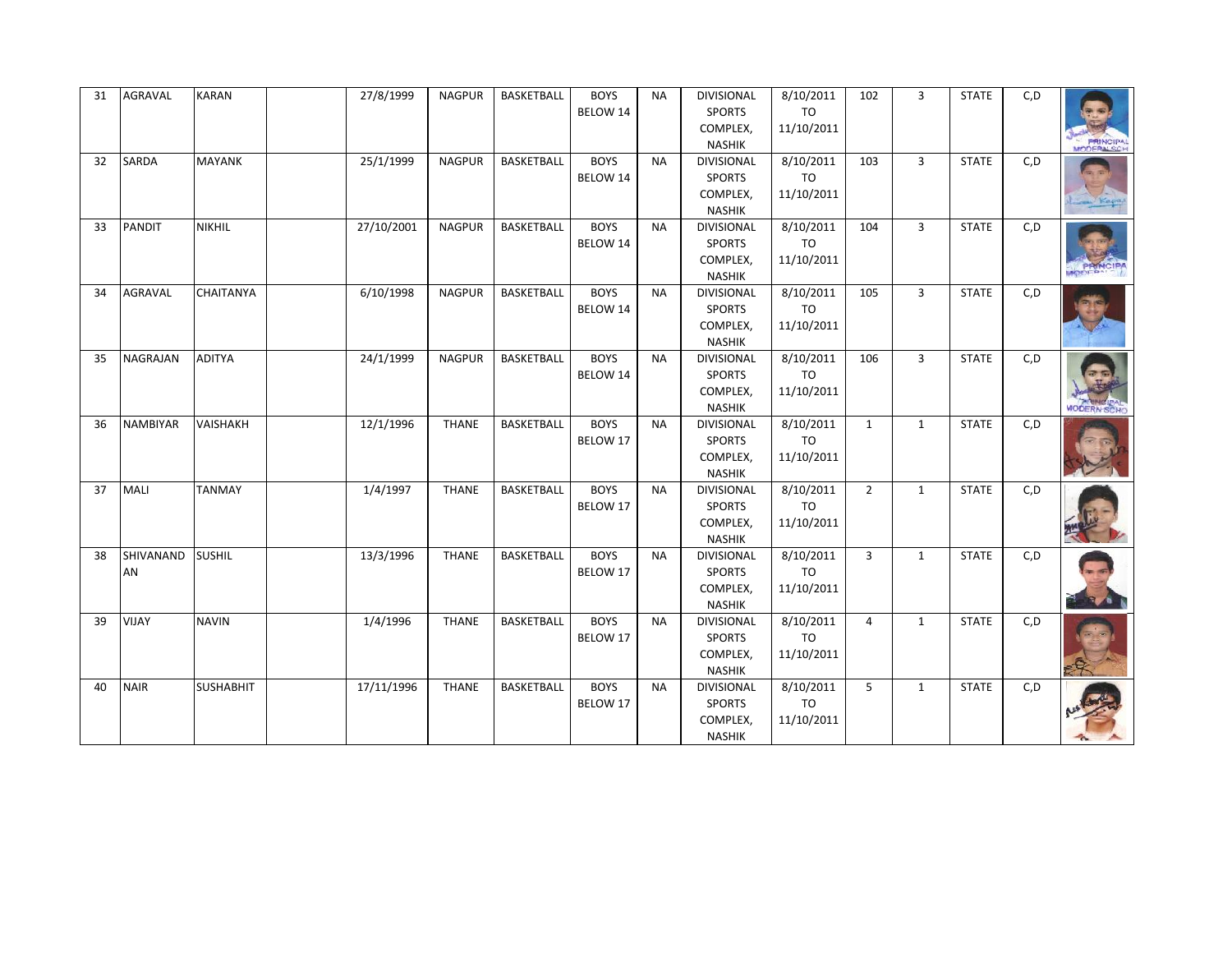| 41 | <b>SHAIKH</b>   | <b>NOMAN</b>    |              | 16/12/1996 | <b>THANE</b>  | BASKETBALL        | <b>BOYS</b><br>BELOW 17 | <b>NA</b> | <b>DIVISIONAL</b><br><b>SPORTS</b><br>COMPLEX,                                   | 8/10/2011<br><b>TO</b><br>11/10/2011      | 6           | $\mathbf{1}$   | <b>STATE</b> | C, D |                                                           |
|----|-----------------|-----------------|--------------|------------|---------------|-------------------|-------------------------|-----------|----------------------------------------------------------------------------------|-------------------------------------------|-------------|----------------|--------------|------|-----------------------------------------------------------|
| 42 | <b>NARONA</b>   | <b>JOEL</b>     |              | 10/1/1996  | <b>THANE</b>  | <b>BASKETBALL</b> | <b>BOYS</b><br>BELOW 17 | <b>NA</b> | <b>NASHIK</b><br><b>DIVISIONAL</b><br><b>SPORTS</b><br>COMPLEX,<br><b>NASHIK</b> | 8/10/2011<br><b>TO</b><br>11/10/2011      | $7^{\circ}$ | $\mathbf{1}$   | <b>STATE</b> | C, D |                                                           |
| 43 | <b>PAREKH</b>   | <b>MOUMIN</b>   | SANJAY       | 22/6/1996  | <b>THANE</b>  | BASKETBALL        | <b>BOYS</b><br>BELOW 17 | <b>NA</b> | <b>DIVISIONAL</b><br><b>SPORTS</b><br>COMPLEX,<br><b>NASHIK</b>                  | 8/10/2011<br>TO<br>11/10/2011             | 8           | $\mathbf{1}$   | <b>STATE</b> | C, D |                                                           |
| 44 | LONGAL          | <b>RANGZEN</b>  |              | 29/7/1997  | <b>THANE</b>  | <b>BASKETBALL</b> | <b>BOYS</b><br>BELOW 17 | <b>NA</b> | <b>DIVISIONAL</b><br><b>SPORTS</b><br>COMPLEX,<br><b>NASHIK</b>                  | 8/10/2011<br>T <sub>O</sub><br>11/10/2011 | 9           | $\mathbf{1}$   | <b>STATE</b> | C, D | <b>Controller Service Controller Property Controllers</b> |
| 45 | PILLEY          | <b>NISHANT</b>  |              | 6/2/1997   | <b>THANE</b>  | <b>BASKETBALL</b> | <b>BOYS</b><br>BELOW 17 | <b>NA</b> | <b>DIVISIONAL</b><br><b>SPORTS</b><br>COMPLEX,<br><b>NASHIK</b>                  | 8/10/2011<br><b>TO</b><br>11/10/2011      | 10          | $\mathbf{1}$   | <b>STATE</b> | C, D |                                                           |
| 46 | <b>SHAH</b>     | <b>KUSHAL</b>   |              | 18/2/1997  | <b>THANE</b>  | <b>BASKETBALL</b> | <b>BOYS</b><br>BELOW 17 | <b>NA</b> | <b>DIVISIONAL</b><br><b>SPORTS</b><br>COMPLEX,<br><b>NASHIK</b>                  | 8/10/2011<br><b>TO</b><br>11/10/2011      | 11          | $\mathbf{1}$   | <b>STATE</b> | C, D |                                                           |
| 47 | <b>ASHTEKAR</b> | <b>ADITYA</b>   | <b>ANIL</b>  | 4/1/1998   | <b>NASHIK</b> | BASKETBALL        | <b>BOYS</b><br>BELOW 17 | <b>NA</b> | <b>DIVISIONAL</b><br><b>SPORTS</b><br>COMPLEX,<br><b>NASHIK</b>                  | 8/10/2011<br><b>TO</b><br>11/10/2011      | 12          | $2^{\circ}$    | <b>STATE</b> | C, D | <b>Report</b>                                             |
| 48 | <b>MAURYA</b>   | <b>INDRASEN</b> | LALLAN       | 27/7/1997  | <b>NASHIK</b> | <b>BASKETBALL</b> | <b>BOYS</b><br>BELOW 17 | <b>NA</b> | <b>DIVISIONAL</b><br><b>SPORTS</b><br>COMPLEX,<br><b>NASHIK</b>                  | 8/10/2011<br>TO<br>11/10/2011             | 13          | $2^{\circ}$    | <b>STATE</b> | C, D |                                                           |
| 49 | <b>GHOLAP</b>   | <b>ADITYA</b>   | <b>ASHOK</b> | 4/11/1996  | <b>NASHIK</b> | <b>BASKETBALL</b> | <b>BOYS</b><br>BELOW 17 | <b>NA</b> | <b>DIVISIONAL</b><br><b>SPORTS</b><br>COMPLEX,<br><b>NASHIK</b>                  | 8/10/2011<br>TO<br>11/10/2011             | 14          | $\overline{2}$ | <b>STATE</b> | C, D |                                                           |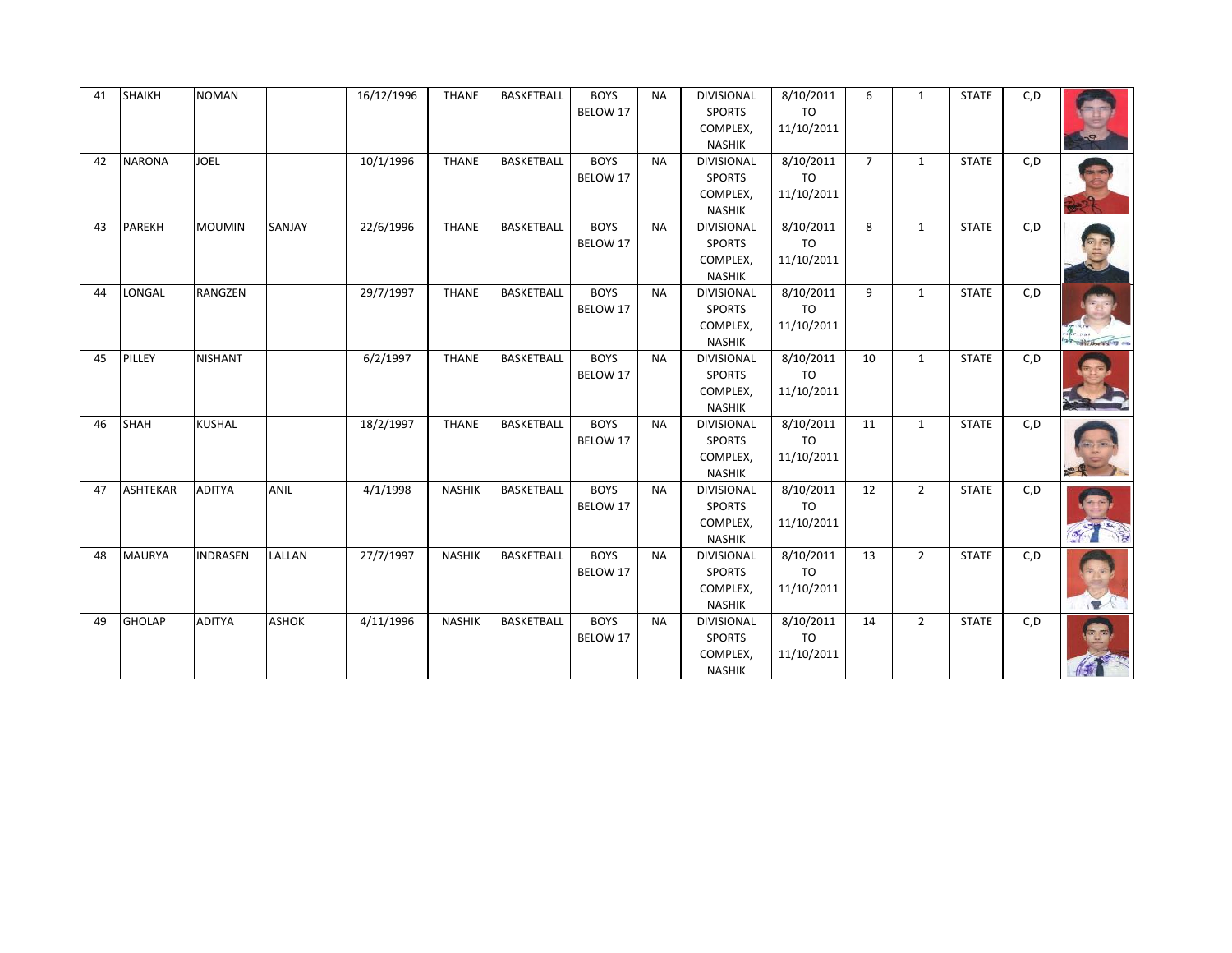| 50 | SHARMA         | <b>DHIRAJ</b>    | <b>ASHOK</b>      | 4/12/1996  | <b>NASHIK</b> | BASKETBALL        | <b>BOYS</b><br>BELOW 17 | <b>NA</b> | <b>DIVISIONAL</b><br><b>SPORTS</b><br>COMPLEX,<br><b>NASHIK</b> | 8/10/2011<br><b>TO</b><br>11/10/2011 | 15 | $\overline{2}$ | <b>STATE</b> | C, D |  |
|----|----------------|------------------|-------------------|------------|---------------|-------------------|-------------------------|-----------|-----------------------------------------------------------------|--------------------------------------|----|----------------|--------------|------|--|
| 51 | <b>GUPTA</b>   | <b>HARSH</b>     | <b>VIJAY</b>      | 5/4/1998   | <b>NASHIK</b> | <b>BASKETBALL</b> | <b>BOYS</b><br>BELOW 17 | <b>NA</b> | <b>DIVISIONAL</b><br><b>SPORTS</b><br>COMPLEX,<br><b>NASHIK</b> | 8/10/2011<br><b>TO</b><br>11/10/2011 | 16 | $\overline{2}$ | <b>STATE</b> | C, D |  |
| 52 | <b>PUROHIT</b> | <b>NAMAN</b>     | <b>BHUVAN</b>     | 8/7/1996   | <b>NASHIK</b> | <b>BASKETBALL</b> | <b>BOYS</b><br>BELOW 17 | <b>NA</b> | <b>DIVISIONAL</b><br><b>SPORTS</b><br>COMPLEX,<br><b>NASHIK</b> | 8/10/2011<br>TO<br>11/10/2011        | 17 | $2^{\circ}$    | <b>STATE</b> | C, D |  |
| 53 | SONAWANE       | YASH             | <b>DEEPAK</b>     | 21/6/1997  | <b>NASHIK</b> | BASKETBALL        | <b>BOYS</b><br>BELOW 17 | <b>NA</b> | <b>DIVISIONAL</b><br>SPORTS<br>COMPLEX,<br><b>NASHIK</b>        | 8/10/2011<br>TO<br>11/10/2011        | 18 | $\overline{2}$ | <b>STATE</b> | C, D |  |
| 54 | MATHARU        | <b>SHUBHDEEP</b> | NARENDRASIN<br>GH | 14/9/1996  | <b>NASHIK</b> | BASKETBALL        | <b>BOYS</b><br>BELOW 17 | <b>NA</b> | <b>DIVISIONAL</b><br>SPORTS<br>COMPLEX,<br><b>NASHIK</b>        | 8/10/2011<br>TO<br>11/10/2011        | 19 | $\overline{2}$ | <b>STATE</b> | C, D |  |
| 55 | <b>JADHAV</b>  | <b>ABHISHEK</b>  | SANTOSH           | 21/10/1996 | <b>NASHIK</b> | BASKETBALL        | <b>BOYS</b><br>BELOW 17 | <b>NA</b> | <b>DIVISIONAL</b><br><b>SPORTS</b><br>COMPLEX,<br><b>NASHIK</b> | 8/10/2011<br><b>TO</b><br>11/10/2011 | 20 | $\overline{2}$ | <b>STATE</b> | C, D |  |
| 56 | <b>SOLANKI</b> | <b>KUNAL</b>     | <b>SUNIL</b>      | 21/6/1996  | <b>NASHIK</b> | <b>BASKETBALL</b> | <b>BOYS</b><br>BELOW 17 | <b>NA</b> | <b>DIVISIONAL</b><br><b>SPORTS</b><br>COMPLEX,<br><b>NASHIK</b> | 8/10/2011<br><b>TO</b><br>11/10/2011 | 21 | $\overline{2}$ | <b>STATE</b> | C, D |  |
| 57 | <b>MANSURI</b> | <b>ALTSON</b>    | <b>MUSTAFA</b>    | 7/8/1997   | <b>NASHIK</b> | BASKETBALL        | <b>BOYS</b><br>BELOW 17 | <b>NA</b> | <b>DIVISIONAL</b><br><b>SPORTS</b><br>COMPLEX,<br><b>NASHIK</b> | 8/10/2011<br>TO<br>11/10/2011        | 22 | $2^{\circ}$    | <b>STATE</b> | C, D |  |
| 58 | SHAIKH         | <b>MUNAF</b>     | <b>NAVEES</b>     | 11/12/1997 | <b>NASHIK</b> | BASKETBALL        | <b>BOYS</b><br>BELOW 17 | <b>NA</b> | <b>DIVISIONAL</b><br><b>SPORTS</b><br>COMPLEX,<br><b>NASHIK</b> | 8/10/2011<br>TO<br>11/10/2011        | 23 | $\overline{2}$ | <b>STATE</b> | C, D |  |
| 59 | SADDAL         | AMRUTSING<br>H   |                   | 12/12/1996 | <b>NAGPUR</b> | BASKETBALL        | <b>BOYS</b><br>BELOW 17 | <b>NA</b> | <b>DIVISIONAL</b><br>SPORTS<br>COMPLEX,<br><b>NASHIK</b>        | 8/10/2011<br>TO<br>11/10/2011        | 25 | 3              | <b>STATE</b> | C, D |  |
| 60 | VIDYABHAN<br>Ü | <b>NAMAN</b>     |                   | 30/12/1996 | <b>NAGPUR</b> | BASKETBALL        | <b>BOYS</b><br>BELOW 17 | <b>NA</b> | <b>DIVISIONAL</b><br><b>SPORTS</b><br>COMPLEX,<br><b>NASHIK</b> | 8/10/2011<br><b>TO</b><br>11/10/2011 | 26 | $\overline{3}$ | <b>STATE</b> | C, D |  |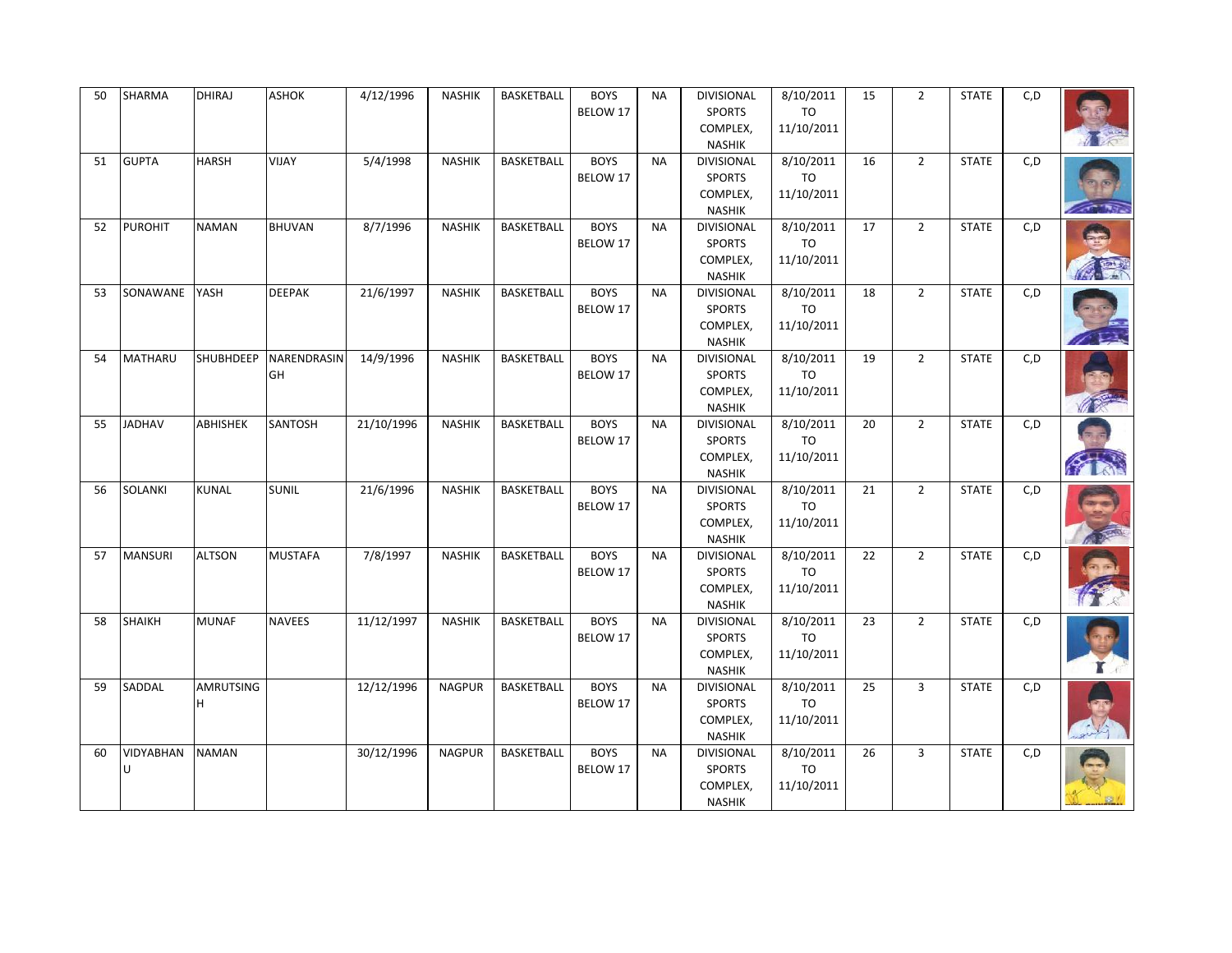|  | 61 | GHADIYAL      | <b>KABIRSINGH</b>  |              | 16/5/1997  | <b>NAGPUR</b> | BASKETBALL        | <b>BOYS</b><br>BELOW 17 | <b>NA</b> | <b>DIVISIONAL</b><br><b>SPORTS</b> | 8/10/2011<br><b>TO</b> | 27  | 3              | <b>STATE</b> | C, D |  |
|--|----|---------------|--------------------|--------------|------------|---------------|-------------------|-------------------------|-----------|------------------------------------|------------------------|-----|----------------|--------------|------|--|
|  |    |               |                    |              |            |               |                   |                         |           | COMPLEX,                           | 11/10/2011             |     |                |              |      |  |
|  |    |               |                    |              |            |               |                   |                         |           | <b>NASHIK</b>                      |                        |     |                |              |      |  |
|  | 62 | JEJANI        | SHATAM             |              | 12/7/1996  | <b>NAGPUR</b> | <b>BASKETBALL</b> | <b>BOYS</b>             | <b>NA</b> | <b>DIVISIONAL</b>                  | 8/10/2011              | 28  | $\overline{3}$ | <b>STATE</b> | C, D |  |
|  |    |               |                    |              |            |               |                   | BELOW 17                |           | <b>SPORTS</b>                      | <b>TO</b>              |     |                |              |      |  |
|  |    |               |                    |              |            |               |                   |                         |           | COMPLEX,                           | 11/10/2011             |     |                |              |      |  |
|  |    |               |                    |              |            |               |                   |                         |           | <b>NASHIK</b>                      |                        |     |                |              |      |  |
|  | 63 | <b>TULI</b>   | <b>MANMOHIT</b>    |              | 14/5/1996  | <b>NAGPUR</b> | <b>BASKETBALL</b> | <b>BOYS</b>             | <b>NA</b> | <b>DIVISIONAL</b>                  | 8/10/2011              | 29  | $\overline{3}$ | <b>STATE</b> | C, D |  |
|  |    |               |                    |              |            |               |                   | BELOW 17                |           | <b>SPORTS</b>                      | TO                     |     |                |              |      |  |
|  |    |               |                    |              |            |               |                   |                         |           | COMPLEX,                           | 11/10/2011             |     |                |              |      |  |
|  |    |               |                    |              |            |               |                   |                         |           | <b>NASHIK</b>                      |                        |     |                |              |      |  |
|  | 64 | <b>SINGH</b>  | <b>GURPREET</b>    |              | 20/10/1996 | <b>NAGPUR</b> | BASKETBALL        | <b>BOYS</b>             | <b>NA</b> | <b>DIVISIONAL</b>                  | 8/10/2011              | 30  | 3              | <b>STATE</b> | C, D |  |
|  |    |               |                    |              |            |               |                   | BELOW 17                |           | <b>SPORTS</b>                      | <b>TO</b>              |     |                |              |      |  |
|  |    |               |                    |              |            |               |                   |                         |           | COMPLEX,                           | 11/10/2011             |     |                |              |      |  |
|  |    |               |                    |              |            |               |                   |                         |           | <b>NASHIK</b>                      |                        |     |                |              |      |  |
|  | 65 | <b>MASAND</b> | YASH               |              | 18/1/1996  | <b>NAGPUR</b> | BASKETBALL        | <b>BOYS</b>             | <b>NA</b> | <b>DIVISIONAL</b>                  | 8/10/2011              | 31  | $\overline{3}$ | <b>STATE</b> | C, D |  |
|  |    |               |                    |              |            |               | BELOW 17          |                         | SPORTS    | <b>TO</b>                          |                        |     |                |              |      |  |
|  |    |               |                    |              |            |               |                   |                         | COMPLEX,  | 11/10/2011                         |                        |     |                |              |      |  |
|  | 66 | SIDDHU        | <b>SARABJEETSI</b> |              | 10/8/1996  | <b>NAGPUR</b> | <b>BASKETBALL</b> | <b>BOYS</b>             | <b>NA</b> | <b>NASHIK</b><br><b>DIVISIONAL</b> | 8/10/2011              | 32  | $\overline{3}$ | <b>STATE</b> | C, D |  |
|  |    |               | <b>NGH</b>         |              |            |               |                   | BELOW 17                |           | <b>SPORTS</b>                      | <b>TO</b>              |     |                |              |      |  |
|  |    |               |                    |              |            |               |                   |                         |           | COMPLEX,                           | 11/10/2011             |     |                |              |      |  |
|  |    |               |                    |              |            |               |                   |                         |           | NASHIK                             |                        |     |                |              |      |  |
|  | 67 | <b>MEGHE</b>  | SOHAM              |              | 8/6/1996   | <b>NAGPUR</b> | BASKETBALL        | <b>BOYS</b>             | <b>NA</b> | <b>DIVISIONAL</b>                  | 8/10/2011              | 33  | $\overline{3}$ | <b>STATE</b> | C, D |  |
|  |    |               |                    |              |            |               |                   | BELOW 17                |           | SPORTS                             | TO                     |     |                |              |      |  |
|  |    |               |                    |              |            |               |                   |                         |           | COMPLEX,                           | 11/10/2011             |     |                |              |      |  |
|  |    |               |                    |              |            |               |                   |                         |           | NASHIK                             |                        |     |                |              |      |  |
|  | 68 | MALU          | <b>NAMISH</b>      |              | 17/1/1996  | <b>NAGPUR</b> | <b>BASKETBALL</b> | <b>BOYS</b>             | <b>NA</b> | <b>DIVISIONAL</b>                  | 8/10/2011              | 34  | $\overline{3}$ | <b>STATE</b> | C, D |  |
|  |    |               |                    |              |            |               |                   | BELOW 17                |           | <b>SPORTS</b>                      | <b>TO</b>              |     |                |              |      |  |
|  |    |               |                    |              |            |               |                   |                         |           | COMPLEX,                           | 11/10/2011             |     |                |              |      |  |
|  |    |               |                    |              |            |               |                   |                         |           | <b>NASHIK</b>                      |                        |     |                |              |      |  |
|  | 69 | <b>SHAH</b>   | <b>SAGAR</b>       |              | 4/7/1996   | <b>NAGPUR</b> | BASKETBALL        | <b>BOYS</b>             | <b>NA</b> | <b>DIVISIONAL</b>                  | 8/10/2011              | 35  | $\overline{3}$ | <b>STATE</b> | C, D |  |
|  |    |               |                    |              |            |               |                   | BELOW 17                |           | <b>SPORTS</b>                      | <b>TO</b>              |     |                |              |      |  |
|  |    |               |                    |              |            |               |                   |                         |           | COMPLEX,                           | 11/10/2011             |     |                |              |      |  |
|  |    |               |                    |              |            |               |                   |                         |           | <b>NASHIK</b>                      |                        |     |                |              |      |  |
|  | 70 | PARAB         | <b>HARSHAL</b>     | <b>SUNIL</b> | 1/3/1996   | <b>MUMBAI</b> | <b>BASKETBALL</b> | <b>BOYS</b>             | <b>NA</b> | <b>DIVISIONAL</b>                  | 8/10/2011              | 154 | $\mathbf{1}$   | <b>STATE</b> | C, D |  |
|  |    |               |                    |              |            |               |                   | BELOW 19                |           | <b>SPORTS</b>                      | <b>TO</b>              |     |                |              |      |  |
|  |    |               |                    |              |            |               |                   |                         |           | COMPLEX,                           | 11/10/2011             |     |                |              |      |  |
|  |    |               |                    |              |            |               |                   |                         |           | NASHIK                             |                        |     |                |              |      |  |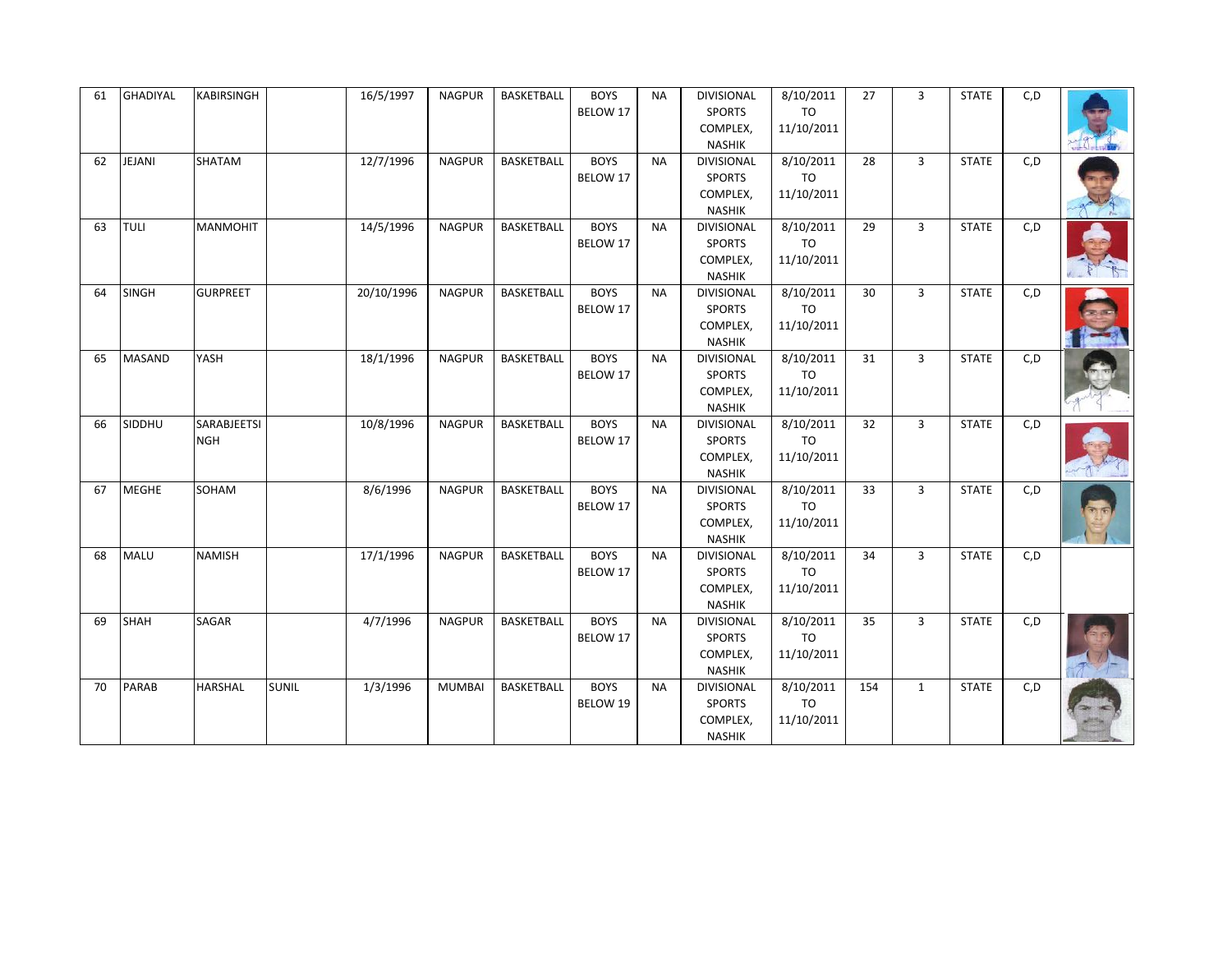| 71 | <b>PATNAIK</b>  | <b>AVINASH</b>  | <b>NIRAKAR</b> | 3/12/1996 | <b>MUMBAI</b> | <b>BASKETBALL</b> | <b>BOYS</b><br>BELOW 19 | <b>NA</b> | <b>DIVISIONAL</b><br><b>SPORTS</b><br>COMPLEX,<br><b>NASHIK</b> | 8/10/2011<br>TO<br>11/10/2011        | 155 | $\mathbf{1}$ | <b>STATE</b> | C, D |                  |
|----|-----------------|-----------------|----------------|-----------|---------------|-------------------|-------------------------|-----------|-----------------------------------------------------------------|--------------------------------------|-----|--------------|--------------|------|------------------|
| 72 | CHAVAN          | <b>ASHWIN</b>   | RAJENDRA       | 19/2/1994 | <b>MUMBAI</b> | <b>BASKETBALL</b> | <b>BOYS</b><br>BELOW 19 | <b>NA</b> | DIVISIONAL<br><b>SPORTS</b><br>COMPLEX,<br><b>NASHIK</b>        | 8/10/2011<br><b>TO</b><br>11/10/2011 | 156 | $\mathbf{1}$ | <b>STATE</b> | C, D | <b>PRINCIPAL</b> |
| 73 | SALGAONKA<br>R  | <b>VIRENDRA</b> | <b>ULHAS</b>   | 27/6/1995 | <b>MUMBAI</b> | <b>BASKETBALL</b> | <b>BOYS</b><br>BELOW 19 | <b>NA</b> | <b>DIVISIONAL</b><br>SPORTS<br>COMPLEX,<br><b>NASHIK</b>        | 8/10/2011<br>TO<br>11/10/2011        | 157 | $\mathbf{1}$ | <b>STATE</b> | C, D | <b>PRINGIPAL</b> |
| 74 | <b>MANETIYA</b> | <b>RAHUL</b>    | <b>BABULAL</b> | 10/5/1995 | <b>MUMBAI</b> | <b>BASKETBALL</b> | <b>BOYS</b><br>BELOW 19 | <b>NA</b> | <b>DIVISIONAL</b><br><b>SPORTS</b><br>COMPLEX,<br><b>NASHIK</b> | 8/10/2011<br><b>TO</b><br>11/10/2011 | 166 | $\mathbf{1}$ | <b>STATE</b> | C, D |                  |
| 75 | <b>JAGTAP</b>   | <b>GAURAV</b>   | <b>GANPATI</b> | 31/1/1993 | <b>MUMBAI</b> | BASKETBALL        | <b>BOYS</b><br>BELOW 19 | <b>NA</b> | <b>DIVISIONAL</b><br><b>SPORTS</b><br>COMPLEX,<br><b>NASHIK</b> | 8/10/2011<br>TO<br>11/10/2011        | 159 | $\mathbf{1}$ | <b>STATE</b> | C, D | <b>IMBARAL</b>   |
| 76 | <b>PANDEY</b>   | <b>MANISH</b>   | <b>KUMAR</b>   | 19/3/1994 | <b>MUMBAI</b> | <b>BASKETBALL</b> | <b>BOYS</b><br>BELOW 19 | <b>NA</b> | <b>DIVISIONAL</b><br><b>SPORTS</b><br>COMPLEX,<br><b>NASHIK</b> | 8/10/2011<br>TO<br>11/10/2011        | 160 | $\mathbf{1}$ | <b>STATE</b> | C, D |                  |
| 77 | PAGARE          | <b>SIDDHESH</b> | SANDIP         | 24/1/1995 | <b>MUMBAI</b> | <b>BASKETBALL</b> | <b>BOYS</b><br>BELOW 19 | <b>NA</b> | DIVISIONAL<br><b>SPORTS</b><br>COMPLEX,<br><b>NASHIK</b>        | 8/10/2011<br>TO<br>11/10/2011        | 161 | $\mathbf{1}$ | <b>STATE</b> | C, D |                  |
| 78 | SAIGAL          | <b>TANVEER</b>  | <b>BABA</b>    | 20/4/1995 | <b>MUMBAI</b> | <b>BASKETBALL</b> | <b>BOYS</b><br>BELOW 19 | <b>NA</b> | <b>DIVISIONAL</b><br><b>SPORTS</b><br>COMPLEX,<br><b>NASHIK</b> | 8/10/2011<br><b>TO</b><br>11/10/2011 | 162 | $\mathbf{1}$ | <b>STATE</b> | C, D |                  |
| 79 | <b>MULIYA</b>   | <b>JATIN</b>    | SRINIVAS       | 22/4/1995 | <b>MUMBAI</b> | <b>BASKETBALL</b> | <b>BOYS</b><br>BELOW 19 | <b>NA</b> | <b>DIVISIONAL</b><br><b>SPORTS</b><br>COMPLEX,<br><b>NASHIK</b> | 8/10/2011<br><b>TO</b><br>11/10/2011 | 163 | $\mathbf{1}$ | <b>STATE</b> | C, D |                  |
| 80 | <b>NARSE</b>    | <b>TEJAS</b>    | <b>VIKAS</b>   | 10/8/1995 | <b>MUMBAI</b> | <b>BASKETBALL</b> | <b>BOYS</b><br>BELOW 19 | <b>NA</b> | DIVISIONAL<br><b>SPORTS</b><br>COMPLEX,<br>NASHIK               | 8/10/2011<br><b>TO</b><br>11/10/2011 | 164 | $\mathbf{1}$ | <b>STATE</b> | C, D |                  |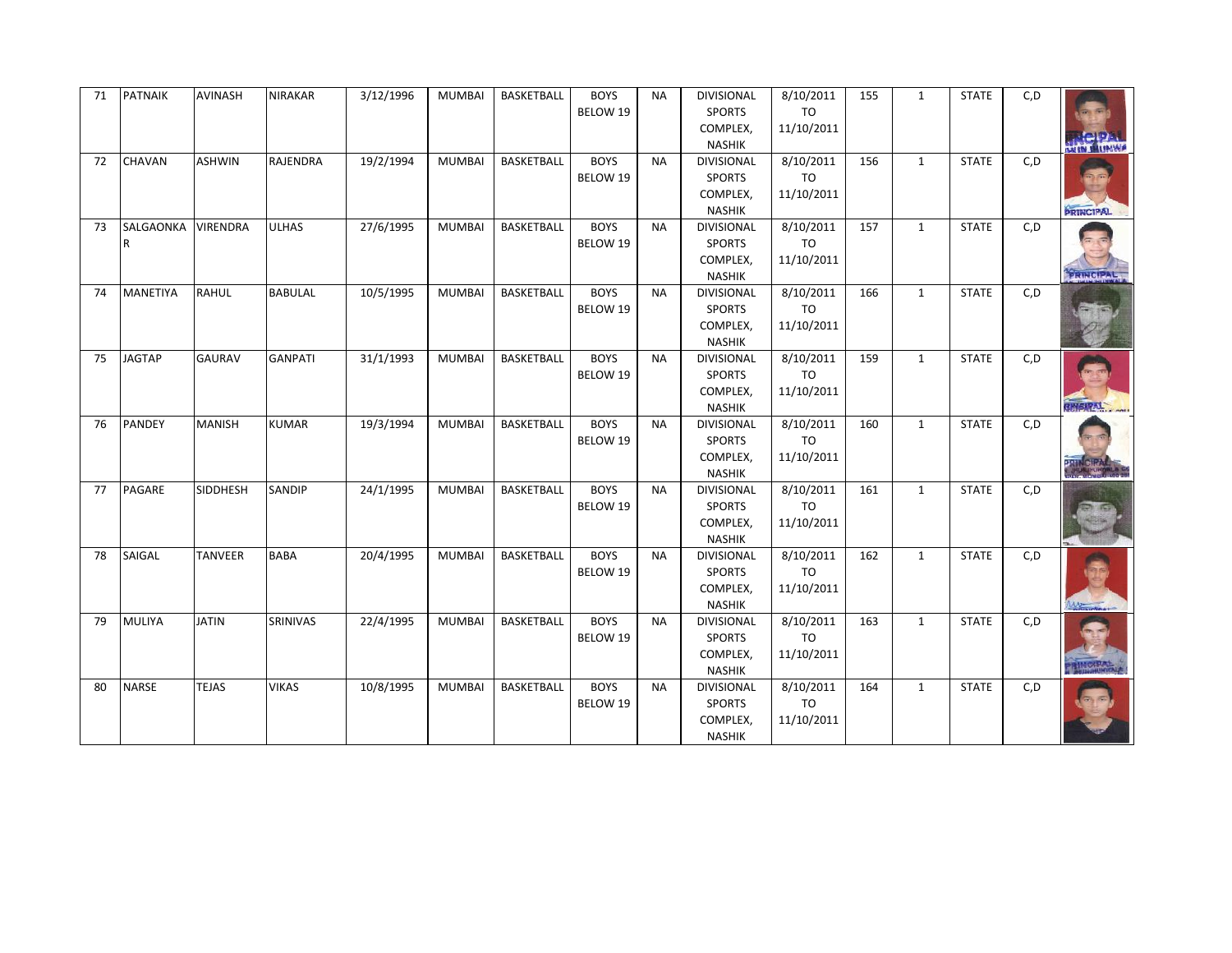| 81 | <b>GHOLAP</b>    | PAWAN                           | <b>PUNDLIK</b>            | 29/4/1994  | <b>MUMBAI</b> | BASKETBALL        | <b>BOYS</b><br>BELOW 19 | <b>NA</b> | DIVISIONAL<br><b>SPORTS</b><br>COMPLEX,<br><b>NASHIK</b>        | 8/10/2011<br>TO<br>11/10/2011        | 165 | $\mathbf{1}$   | <b>STATE</b> | C, D | <b>RINGIPA</b> |
|----|------------------|---------------------------------|---------------------------|------------|---------------|-------------------|-------------------------|-----------|-----------------------------------------------------------------|--------------------------------------|-----|----------------|--------------|------|----------------|
| 82 | <b>JAGTAP</b>    | <b>ROHAN</b>                    | RAMESH                    | 22/9/1995  | <b>NASHIK</b> | <b>BASKETBALL</b> | <b>BOYS</b><br>BELOW 19 | <b>NA</b> | <b>DIVISIONAL</b><br><b>SPORTS</b><br>COMPLEX,<br><b>NASHIK</b> | 8/10/2011<br><b>TO</b><br>11/10/2011 | 142 | $\overline{2}$ | <b>STATE</b> | C, D |                |
| 83 | SALUNKHE         | <b>SHREYAS</b>                  | PRAMOD                    | 17/5/1995  | <b>NASHIK</b> | BASKETBALL        | <b>BOYS</b><br>BELOW 19 | <b>NA</b> | <b>DIVISIONAL</b><br><b>SPORTS</b><br>COMPLEX,<br><b>NASHIK</b> | 8/10/2011<br>TO<br>11/10/2011        | 143 | $\overline{2}$ | <b>STATE</b> | C, D |                |
| 84 | <b>MUDLIYAR</b>  | <b>ARVIND</b>                   | CHANDRASHE<br><b>KHAR</b> | 11/1/1995  | <b>NASHIK</b> | <b>BASKETBALL</b> | <b>BOYS</b><br>BELOW 19 | <b>NA</b> | <b>DIVISIONAL</b><br><b>SPORTS</b><br>COMPLEX,<br><b>NASHIK</b> | 8/10/2011<br>TO<br>11/10/2011        | 144 | $\overline{2}$ | <b>STATE</b> | C, D |                |
| 85 | <b>PANCHBHAI</b> | ANUP                            | YASHPAL                   | 12/5/1996  | <b>NASHIK</b> | BASKETBALL        | <b>BOYS</b><br>BELOW 19 | <b>NA</b> | <b>DIVISIONAL</b><br><b>SPORTS</b><br>COMPLEX,<br><b>NASHIK</b> | 8/10/2011<br>TO<br>11/10/2011        | 145 | $\overline{2}$ | <b>STATE</b> | C, D | $-$            |
| 86 | <b>BHONGE</b>    | LALIT                           | <b>SUNIL</b>              | 17/2/1995  | <b>NASHIK</b> | <b>BASKETBALL</b> | <b>BOYS</b><br>BELOW 19 | <b>NA</b> | <b>DIVISIONAL</b><br><b>SPORTS</b><br>COMPLEX,<br><b>NASHIK</b> | 8/10/2011<br>TO<br>11/10/2011        | 146 | $\overline{2}$ | <b>STATE</b> | C, D |                |
| 87 | KULKARNI         | PRATHAMES SURENDRA<br>H.        |                           | 30/8/1994  | <b>NASHIK</b> | BASKETBALL        | <b>BOYS</b><br>BELOW 19 | <b>NA</b> | <b>DIVISIONAL</b><br><b>SPORTS</b><br>COMPLEX,<br><b>NASHIK</b> | 8/10/2011<br>TO<br>11/10/2011        | 147 | $\overline{2}$ | <b>STATE</b> | C, D |                |
| 88 | PETHKAR          | YASH                            | <b>NITIN</b>              | 30/9/1995  | <b>NASHIK</b> | <b>BASKETBALL</b> | <b>BOYS</b><br>BELOW 19 | <b>NA</b> | <b>DIVISIONAL</b><br><b>SPORTS</b><br>COMPLEX,<br><b>NASHIK</b> | 8/10/2011<br><b>TO</b><br>11/10/2011 | 148 | $\overline{2}$ | <b>STATE</b> | C, D |                |
| 89 |                  | <b>DEPENDRAK</b><br><b>UMAR</b> | KALYANSNGH                | 1/9/1995   | <b>NASHIK</b> | BASKETBALL        | <b>BOYS</b><br>BELOW 19 | <b>NA</b> | <b>DIVISIONAL</b><br><b>SPORTS</b><br>COMPLEX,<br><b>NASHIK</b> | 8/10/2011<br><b>TO</b><br>11/10/2011 | 149 | $\overline{2}$ | <b>STATE</b> | C, D |                |
| 90 | <b>QURESHI</b>   | ANEES                           | SHAHJAD                   | 15/10/1994 | <b>NASHIK</b> | <b>BASKETBALL</b> | <b>BOYS</b><br>BELOW 19 | <b>NA</b> | <b>DIVISIONAL</b><br><b>SPORTS</b><br>COMPLEX,<br><b>NASHIK</b> | 8/10/2011<br><b>TO</b><br>11/10/2011 | 290 | $\overline{2}$ | <b>STATE</b> | C, D |                |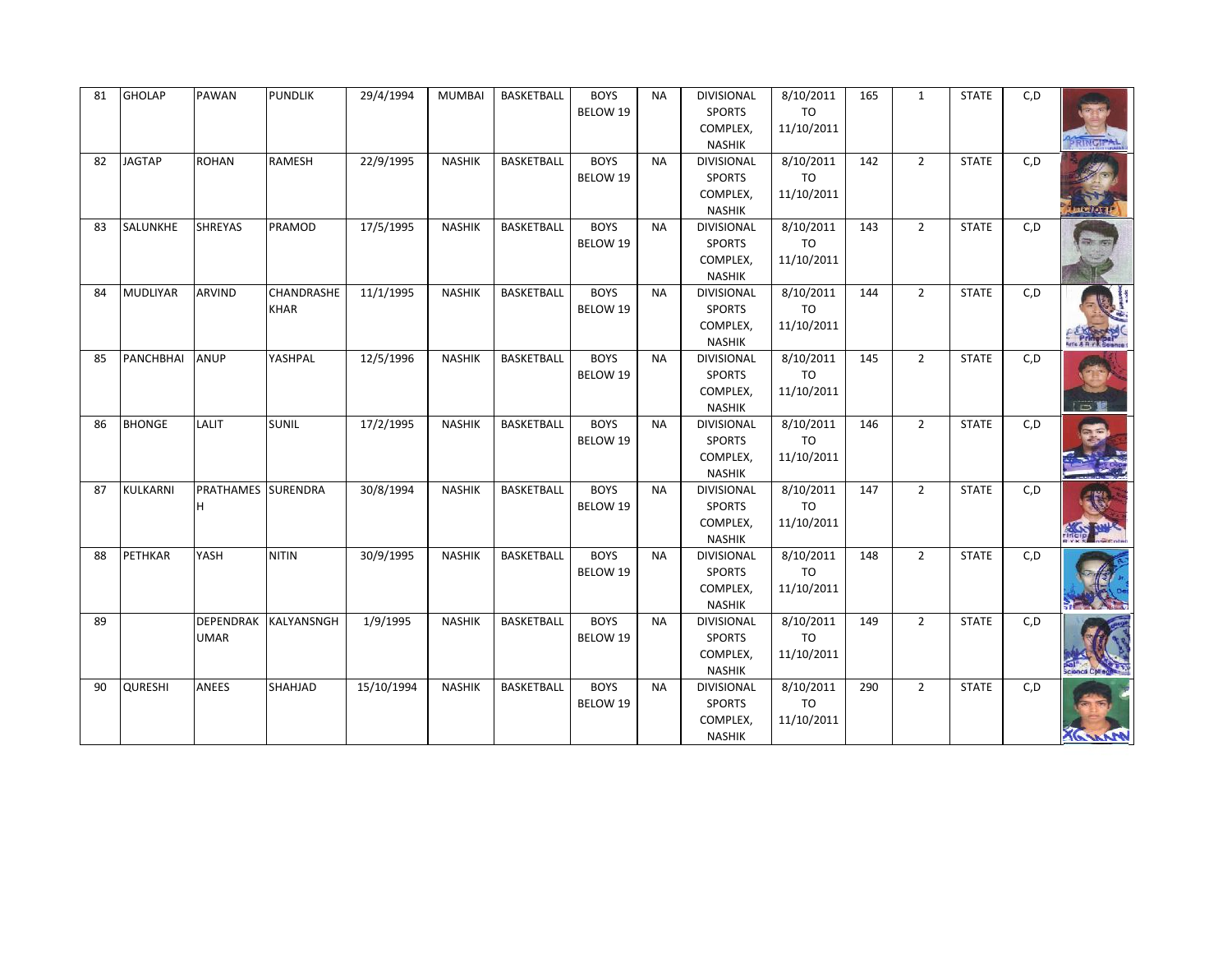| 91  | <b>MALPURE</b>          | <b>TANMAY</b>   | <b>RAJAN</b>    | 10/9/1994 | <b>NASHIK</b> | <b>BASKETBALL</b> | <b>BOYS</b><br>BELOW 19 | <b>NA</b> | <b>DIVISIONAL</b><br><b>SPORTS</b><br>COMPLEX,<br><b>NASHIK</b> | 8/10/2011<br>TO<br>11/10/2011        | 151 | $\overline{2}$ | <b>STATE</b> | C, D |  |
|-----|-------------------------|-----------------|-----------------|-----------|---------------|-------------------|-------------------------|-----------|-----------------------------------------------------------------|--------------------------------------|-----|----------------|--------------|------|--|
| 92  | <b>VYAWAHARE GAURAV</b> |                 | DHANANJAY       | 14/8/1995 | <b>NASHIK</b> | <b>BASKETBALL</b> | <b>BOYS</b><br>BELOW 19 | <b>NA</b> | DIVISIONAL<br><b>SPORTS</b><br>COMPLEX,<br><b>NASHIK</b>        | 8/10/2011<br><b>TO</b><br>11/10/2011 | 152 | $2^{\circ}$    | <b>STATE</b> | C, D |  |
| 93  | SAYYED                  | <b>ADIL</b>     | JAMEEL          | 3/1/1995  | <b>NASHIK</b> | <b>BASKETBALL</b> | <b>BOYS</b><br>BELOW 19 | <b>NA</b> | <b>DIVISIONAL</b><br><b>SPORTS</b><br>COMPLEX,<br><b>NASHIK</b> | 8/10/2011<br>TO<br>11/10/2011        | 153 | $\overline{2}$ | <b>STATE</b> | C, D |  |
| 94  | <b>BHOSALE</b>          | <b>DIGVIJAY</b> | PRAMOD          | 16/4/1994 | <b>PUNE</b>   | <b>BASKETBALL</b> | <b>BOYS</b><br>BELOW 19 | <b>NA</b> | <b>DIVISIONAL</b><br><b>SPORTS</b><br>COMPLEX,<br><b>NASHIK</b> | 8/10/2011<br>TO<br>11/10/2011        | 167 | $\overline{3}$ | <b>STATE</b> | C, D |  |
| 95  | CHARANKAR DEVENDRA      |                 | <b>SUDHAKAR</b> | 13/8/1995 | <b>PUNE</b>   | BASKETBALL        | <b>BOYS</b><br>BELOW 19 | <b>NA</b> | <b>DIVISIONAL</b><br><b>SPORTS</b><br>COMPLEX,<br><b>NASHIK</b> | 8/10/2011<br>TO<br>11/10/2011        | 168 | $\overline{3}$ | <b>STATE</b> | C, D |  |
| 96  | PATIL                   | <b>MAYUR</b>    | <b>ARUN</b>     | 11/9/1995 | <b>PUNE</b>   | <b>BASKETBALL</b> | <b>BOYS</b><br>BELOW 19 | <b>NA</b> | <b>DIVISIONAL</b><br><b>SPORTS</b><br>COMPLEX,<br><b>NASHIK</b> | 8/10/2011<br><b>TO</b><br>11/10/2011 | 169 | $\overline{3}$ | <b>STATE</b> | C, D |  |
| 97  | <b>JOSHI</b>            | <b>ASHWIN</b>   | <b>RAJESH</b>   | 7/10/1995 | <b>PUNE</b>   | BASKETBALL        | <b>BOYS</b><br>BELOW 19 | <b>NA</b> | DIVISIONAL<br><b>SPORTS</b><br>COMPLEX,<br><b>NASHIK</b>        | 8/10/2011<br>TO<br>11/10/2011        | 170 | $\overline{3}$ | <b>STATE</b> | C, D |  |
| 98  | PONDE                   | YASH            | <b>MAHENDRA</b> | 18/1/1994 | <b>PUNE</b>   | <b>BASKETBALL</b> | <b>BOYS</b><br>BELOW 19 | <b>NA</b> | <b>DIVISIONAL</b><br><b>SPORTS</b><br>COMPLEX,<br><b>NASHIK</b> | 8/10/2011<br><b>TO</b><br>11/10/2011 | 171 | $\overline{3}$ | <b>STATE</b> | C, D |  |
| 99  | <b>PATIL</b>            | <b>KUNAL</b>    | <b>SATISH</b>   | 6/4/1995  | <b>PUNE</b>   | BASKETBALL        | <b>BOYS</b><br>BELOW 19 | <b>NA</b> | DIVISIONAL<br><b>SPORTS</b><br>COMPLEX,<br><b>NASHIK</b>        | 8/10/2011<br><b>TO</b><br>11/10/2011 | 172 | $\overline{3}$ | <b>STATE</b> | C, D |  |
| 100 | APTE                    | <b>DHANRAJ</b>  | <b>MAHESH</b>   | 26/7/1994 | <b>PUNE</b>   | <b>BASKETBALL</b> | <b>BOYS</b><br>BELOW 19 | <b>NA</b> | DIVISIONAL<br><b>SPORTS</b><br>COMPLEX,<br>NASHIK               | 8/10/2011<br><b>TO</b><br>11/10/2011 | 173 | $\overline{3}$ | <b>STATE</b> | C, D |  |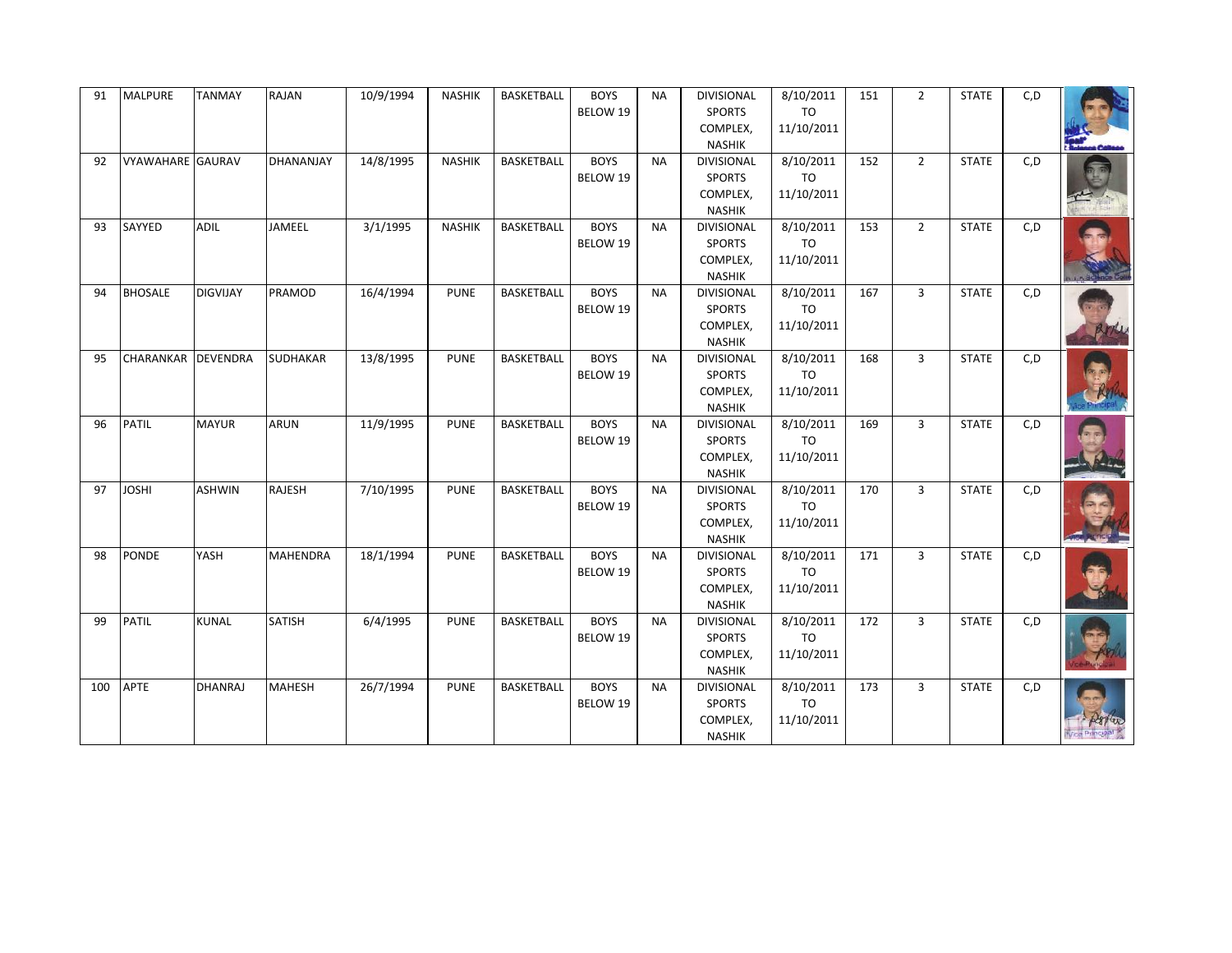| 101 | BHARADWAJ ADITYA              |                 | <b>MANISH</b>     | 12/1/1995 | <b>PUNE</b>   | BASKETBALL        | <b>BOYS</b><br>BELOW 19  | <b>NA</b> | <b>DIVISIONAL</b><br><b>SPORTS</b><br>COMPLEX,<br><b>NASHIK</b> | 8/10/2011<br>TO<br>11/10/2011        | 174 | 3              | <b>STATE</b> | C, D |  |
|-----|-------------------------------|-----------------|-------------------|-----------|---------------|-------------------|--------------------------|-----------|-----------------------------------------------------------------|--------------------------------------|-----|----------------|--------------|------|--|
| 102 | <b>VENKATRAM GIRISH</b><br>AN |                 | <b>SUNIL</b>      | 26/4/1995 | <b>PUNE</b>   | <b>BASKETBALL</b> | <b>BOYS</b><br>BELOW 19  | <b>NA</b> | DIVISIONAL<br><b>SPORTS</b><br>COMPLEX,<br><b>NASHIK</b>        | 8/10/2011<br>TO<br>11/10/2011        | 175 | $\overline{3}$ | <b>STATE</b> | C, D |  |
| 103 | <b>OBEROI</b>                 | DASHMEET        | <b>JAGDISH</b>    | 5/10/1994 | <b>PUNE</b>   | <b>BASKETBALL</b> | <b>BOYS</b><br>BELOW 19  | <b>NA</b> | DIVISIONAL<br><b>SPORTS</b><br>COMPLEX,<br><b>NASHIK</b>        | 8/10/2011<br>TO<br>11/10/2011        | 176 | $\mathbf{3}$   | <b>STATE</b> | C, D |  |
| 104 | GILL                          | <b>BASAVRAJ</b> | <b>ROMY</b>       | 29/1/1993 | <b>PUNE</b>   | <b>BASKETBALL</b> | <b>BOYS</b><br>BELOW 19  | <b>NA</b> | DIVISIONAL<br><b>SPORTS</b><br>COMPLEX,<br><b>NASHIK</b>        | 8/10/2011<br>TO<br>11/10/2011        | 178 | $\overline{3}$ | <b>STATE</b> | C, D |  |
| 105 | <b>JOSHI</b>                  | AKSHAY          | <b>CHARUDUTTA</b> | 3/9/1995  | <b>PUNE</b>   | <b>BASKETBALL</b> | <b>BOYS</b><br>BELOW 19  | <b>NA</b> | <b>DIVISIONAL</b><br><b>SPORTS</b><br>COMPLEX,<br><b>NASHIK</b> | 8/10/2011<br>TO<br>11/10/2011        | 179 | $\overline{3}$ | <b>STATE</b> | C, D |  |
| 106 | <b>JAJODIYA</b>               | <b>ANANYA</b>   |                   | 20/7/1999 | <b>MUMBAI</b> | <b>BASKETBALL</b> | <b>GIRLS</b><br>BELOW 14 | <b>NA</b> | DIVISIONAL<br><b>SPORTS</b><br>COMPLEX,<br><b>NASHIK</b>        | 8/10/2011<br><b>TO</b><br>11/10/2011 | 107 | $\mathbf{1}$   | <b>STATE</b> | C, D |  |
| 107 | <b>SARAF</b>                  | <b>HIYA</b>     |                   | 18/2/1998 | <b>MUMBAI</b> | BASKETBALL        | <b>GIRLS</b><br>BELOW 14 | <b>NA</b> | DIVISIONAL<br><b>SPORTS</b><br>COMPLEX,<br><b>NASHIK</b>        | 8/10/2011<br>TO<br>11/10/2011        | 108 | $\mathbf{1}$   | <b>STATE</b> | C, D |  |
| 108 | SHAH                          | NIDHI           |                   | 6/4/1999  | <b>MUMBAI</b> | <b>BASKETBALL</b> | <b>GIRLS</b><br>BELOW 14 | <b>NA</b> | <b>DIVISIONAL</b><br><b>SPORTS</b><br>COMPLEX,<br><b>NASHIK</b> | 8/10/2011<br><b>TO</b><br>11/10/2011 | 109 | $\mathbf{1}$   | <b>STATE</b> | C, D |  |
| 109 | <b>PATEL</b>                  | <b>SHAINA</b>   |                   | 7/4/1999  | <b>MUMBAI</b> | BASKETBALL        | <b>GIRLS</b><br>BELOW 14 | <b>NA</b> | <b>DIVISIONAL</b><br><b>SPORTS</b><br>COMPLEX,<br><b>NASHIK</b> | 8/10/2011<br>TO<br>11/10/2011        | 110 | $\mathbf{1}$   | <b>STATE</b> | C, D |  |
| 110 | <b>GUPTA</b>                  | <b>PALAK</b>    |                   | 17/7/1999 | <b>MUMBAI</b> | <b>BASKETBALL</b> | <b>GIRLS</b><br>BELOW 14 | <b>NA</b> | DIVISIONAL<br><b>SPORTS</b><br>COMPLEX,<br>NASHIK               | 8/10/2011<br><b>TO</b><br>11/10/2011 | 111 | $\mathbf{1}$   | <b>STATE</b> | C, D |  |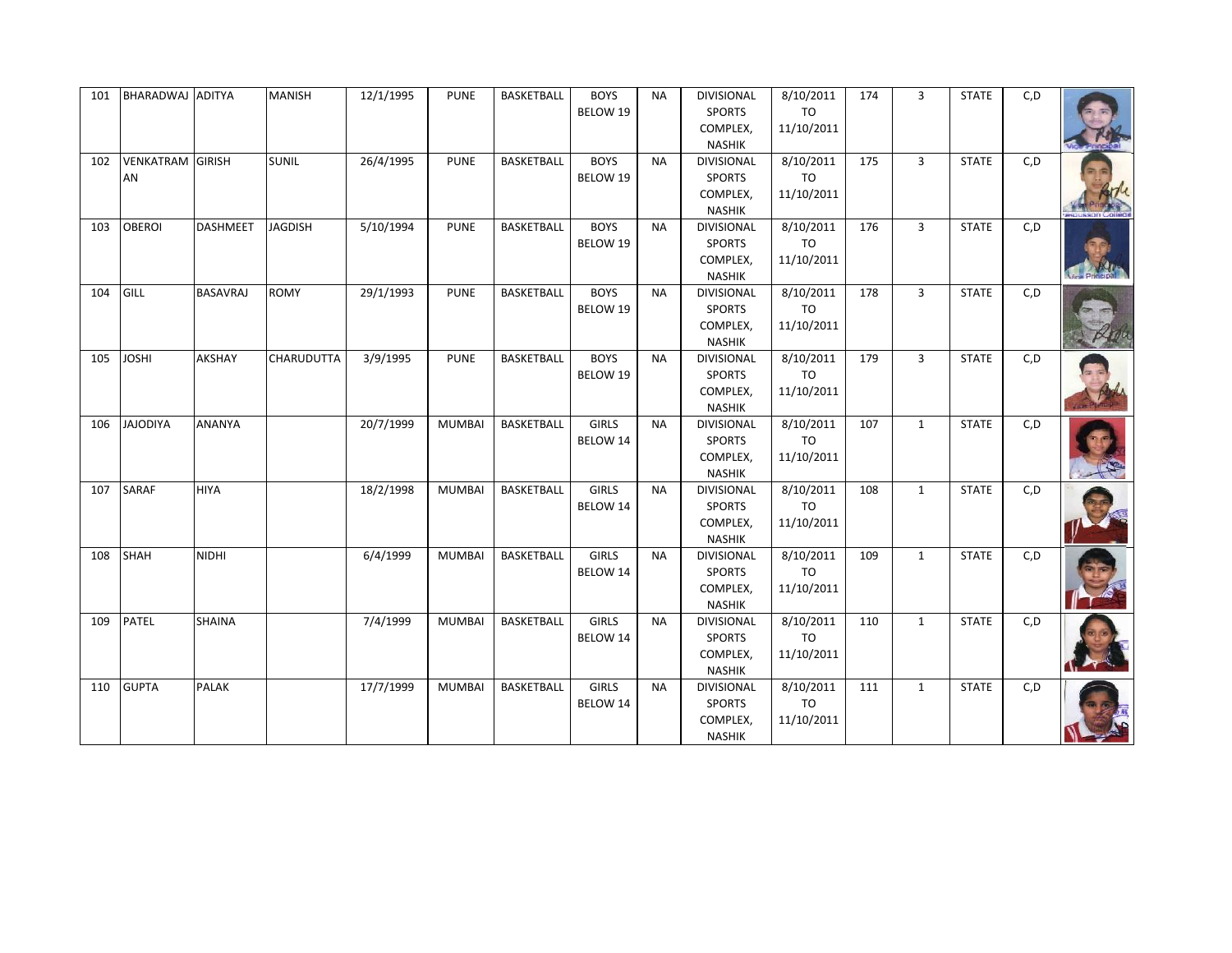| 111 | <b>GAUTAM</b>    | <b>MEGHNA</b>  |                | 8/12/2000 | <b>MUMBAI</b> | BASKETBALL        | GIRLS<br>BELOW 14        | <b>NA</b> | <b>DIVISIONAL</b><br><b>SPORTS</b><br>COMPLEX,<br><b>NASHIK</b> | 8/10/2011<br>TO<br>11/10/2011        | 112 | $\mathbf{1}$ | <b>STATE</b> | C, D |  |
|-----|------------------|----------------|----------------|-----------|---------------|-------------------|--------------------------|-----------|-----------------------------------------------------------------|--------------------------------------|-----|--------------|--------------|------|--|
| 112 | <b>VIERA</b>     | <b>АКОНА</b>   |                | 27/7/1998 | <b>MUMBAI</b> | <b>BASKETBALL</b> | <b>GIRLS</b><br>BELOW 14 | <b>NA</b> | <b>DIVISIONAL</b><br><b>SPORTS</b><br>COMPLEX,<br><b>NASHIK</b> | 8/10/2011<br>TO<br>11/10/2011        | 113 | $\mathbf{1}$ | <b>STATE</b> | C, D |  |
| 113 | VIJAY            | <b>VYOMA</b>   |                | 2/10/1998 | <b>MUMBAI</b> | BASKETBALL        | <b>GIRLS</b><br>BELOW 14 | <b>NA</b> | <b>DIVISIONAL</b><br>SPORTS<br>COMPLEX,<br><b>NASHIK</b>        | 8/10/2011<br>TO<br>11/10/2011        | 114 | $\mathbf{1}$ | <b>STATE</b> | C, D |  |
| 114 | <b>MADI</b>      | <b>AADYA</b>   |                | 16/8/1998 | <b>MUMBAI</b> | <b>BASKETBALL</b> | <b>GIRLS</b><br>BELOW 14 | <b>NA</b> | <b>DIVISIONAL</b><br><b>SPORTS</b><br>COMPLEX,<br><b>NASHIK</b> | 8/10/2011<br><b>TO</b><br>11/10/2011 | 115 | $\mathbf{1}$ | <b>STATE</b> | C, D |  |
| 115 | <b>ANCHLIYA</b>  | <b>SUCHETA</b> |                | 16/3/1998 | <b>MUMBAI</b> | BASKETBALL        | <b>GIRLS</b><br>BELOW 14 | <b>NA</b> | <b>DIVISIONAL</b><br>SPORTS<br>COMPLEX,<br><b>NASHIK</b>        | 8/10/2011<br>TO<br>11/10/2011        | 116 | $\mathbf{1}$ | <b>STATE</b> | C, D |  |
| 116 | SHARMA           | <b>ROMA</b>    |                | 25/8/1998 | <b>MUMBAI</b> | <b>BASKETBALL</b> | <b>GIRLS</b><br>BELOW 14 | <b>NA</b> | <b>DIVISIONAL</b><br><b>SPORTS</b><br>COMPLEX,<br><b>NASHIK</b> | 8/10/2011<br>TO<br>11/10/2011        | 117 | $\mathbf{1}$ | <b>STATE</b> | C, D |  |
| 117 | <b>RANKA</b>     | KIRTI          | <b>ASHOK</b>   | 7/11/1998 | <b>PUNE</b>   | BASKETBALL        | <b>GIRLS</b><br>BELOW 14 | <b>NA</b> | <b>DIVISIONAL</b><br><b>SPORTS</b><br>COMPLEX,<br><b>NASHIK</b> | 8/10/2011<br>TO<br>11/10/2011        | 118 | $2^{\circ}$  | <b>STATE</b> | C, D |  |
| 118 | <b>PARASNIS</b>  | <b>TANVI</b>   | <b>HARSHAD</b> | 3/11/1998 | <b>PUNE</b>   | <b>BASKETBALL</b> | <b>GIRLS</b><br>BELOW 14 | <b>NA</b> | <b>DIVISIONAL</b><br><b>SPORTS</b><br>COMPLEX,<br><b>NASHIK</b> | 8/10/2011<br>TO<br>11/10/2011        | 119 | $2^{\circ}$  | <b>STATE</b> | C, D |  |
| 119 | MUNDARGI         | PRADNYA        | PRASHANT       | 18/1/1998 | <b>PUNE</b>   | BASKETBALL        | <b>GIRLS</b><br>BELOW 14 | <b>NA</b> | <b>DIVISIONAL</b><br><b>SPORTS</b><br>COMPLEX,<br><b>NASHIK</b> | 8/10/2011<br><b>TO</b><br>11/10/2011 | 120 | $2^{\circ}$  | <b>STATE</b> | C, D |  |
| 120 | <b>KHANOLKAR</b> | <b>VEERA</b>   | <b>VIDYESH</b> | 26/5/1998 | <b>PUNE</b>   | <b>BASKETBALL</b> | <b>GIRLS</b><br>BELOW 14 | <b>NA</b> | DIVISIONAL<br><b>SPORTS</b><br>COMPLEX,<br>NASHIK               | 8/10/2011<br><b>TO</b><br>11/10/2011 | 121 | $2^{\circ}$  | <b>STATE</b> | C, D |  |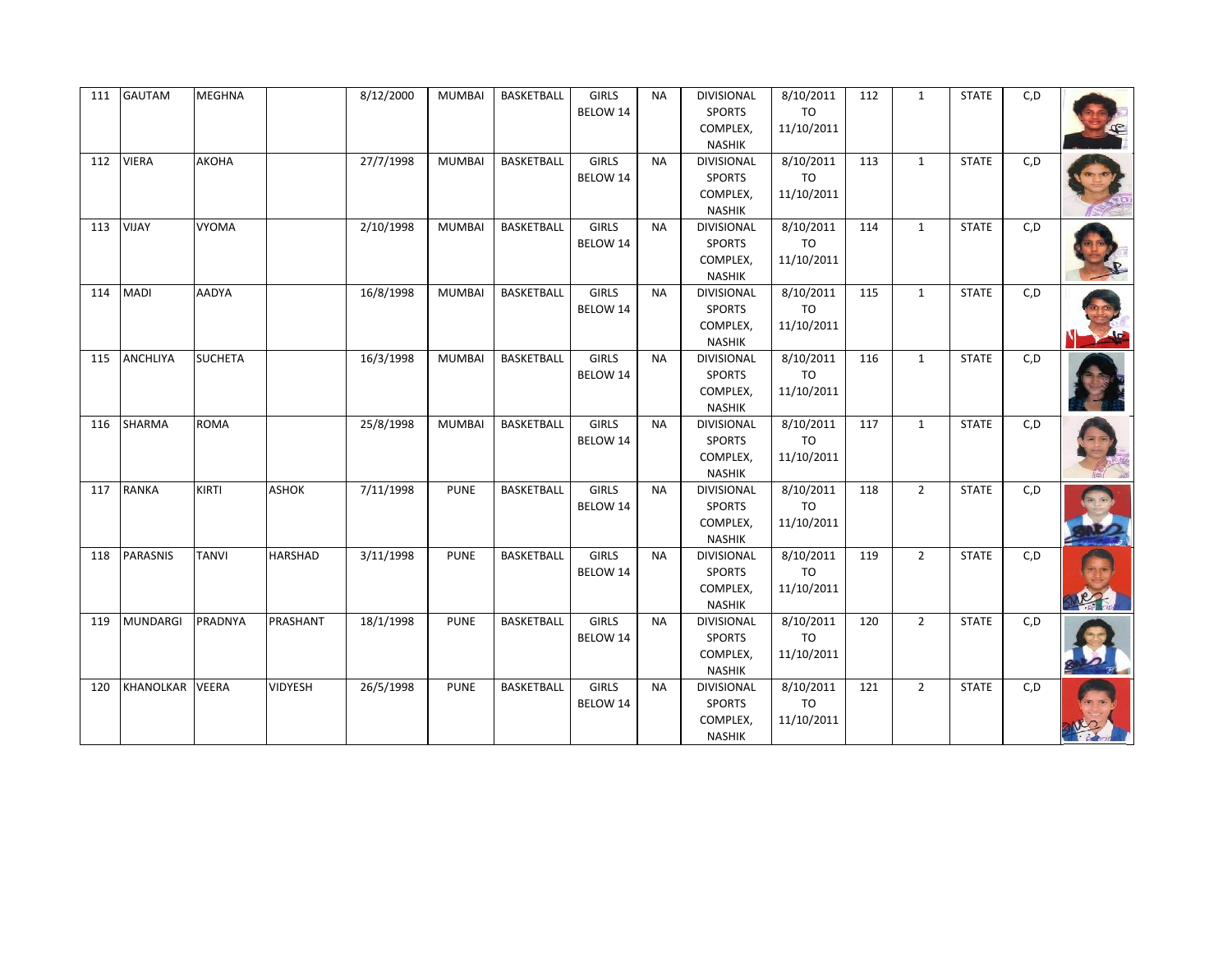| 121 | <b>SHIRSATH</b>  | TANVI          | SHRINIVAS      | 8/6/1998  | <b>PUNE</b> | BASKETBALL        | GIRLS<br>BELOW 14        | <b>NA</b> | <b>DIVISIONAL</b><br><b>SPORTS</b><br>COMPLEX,<br><b>NASHIK</b> | 8/10/2011<br>TO<br>11/10/2011        | 122 | $\overline{2}$ | <b>STATE</b> | C, D |  |
|-----|------------------|----------------|----------------|-----------|-------------|-------------------|--------------------------|-----------|-----------------------------------------------------------------|--------------------------------------|-----|----------------|--------------|------|--|
| 122 | <b>DARUWALA</b>  | <b>DIVA</b>    | <b>NOSHIR</b>  | 24/7/1998 | <b>PUNE</b> | <b>BASKETBALL</b> | <b>GIRLS</b><br>BELOW 14 | <b>NA</b> | DIVISIONAL<br><b>SPORTS</b><br>COMPLEX,<br><b>NASHIK</b>        | 8/10/2011<br>TO<br>11/10/2011        | 123 | $2^{\circ}$    | <b>STATE</b> | C, D |  |
| 123 | PURANDARE MAHINI |                | <b>GIRISH</b>  | 1/2/1998  | <b>PUNE</b> | <b>BASKETBALL</b> | <b>GIRLS</b><br>BELOW 14 | <b>NA</b> | DIVISIONAL<br><b>SPORTS</b><br>COMPLEX,<br><b>NASHIK</b>        | 8/10/2011<br>TO<br>11/10/2011        | 124 | $2^{\circ}$    | <b>STATE</b> | C, D |  |
| 124 | <b>PAULSON</b>   | <b>YUNIS</b>   | <b>GRACE</b>   | 15/9/1998 | <b>PUNE</b> | <b>BASKETBALL</b> | <b>GIRLS</b><br>BELOW 14 | <b>NA</b> | DIVISIONAL<br><b>SPORTS</b><br>COMPLEX,<br><b>NASHIK</b>        | 8/10/2011<br><b>TO</b><br>11/10/2011 | 125 | $2^{\circ}$    | <b>STATE</b> | C, D |  |
| 125 | <b>RANKA</b>     | <b>PRITHVI</b> | SANJEEV        | 22/6/1999 | <b>PUNE</b> | <b>BASKETBALL</b> | GIRLS<br>BELOW 14        | <b>NA</b> | <b>DIVISIONAL</b><br><b>SPORTS</b><br>COMPLEX,<br><b>NASHIK</b> | 8/10/2011<br>TO<br>11/10/2011        | 126 | $2^{\circ}$    | <b>STATE</b> | C, D |  |
| 126 | <b>KANAKIYA</b>  | <b>RUHI</b>    | <b>UDAY</b>    | 9/2/1999  | <b>PUNE</b> | <b>BASKETBALL</b> | <b>GIRLS</b><br>BELOW 14 | <b>NA</b> | DIVISIONAL<br><b>SPORTS</b><br>COMPLEX,<br><b>NASHIK</b>        | 8/10/2011<br><b>TO</b><br>11/10/2011 | 127 | $2^{\circ}$    | <b>STATE</b> | C, D |  |
| 127 | <b>PAREKH</b>    | <b>RISHIKA</b> | SWAPNIL        | 26/2/1999 | <b>PUNE</b> | BASKETBALL        | <b>GIRLS</b><br>BELOW 14 | <b>NA</b> | <b>DIVISIONAL</b><br><b>SPORTS</b><br>COMPLEX,<br><b>NASHIK</b> | 8/10/2011<br>TO<br>11/10/2011        | 128 | $2^{\circ}$    | <b>STATE</b> | C, D |  |
| 128 | <b>BAFNA</b>     | <b>NIYATI</b>  | SANJAY         | 13/5/1999 | <b>PUNE</b> | <b>BASKETBALL</b> | <b>GIRLS</b><br>BELOW 14 | <b>NA</b> | <b>DIVISIONAL</b><br><b>SPORTS</b><br>COMPLEX,<br><b>NASHIK</b> | 8/10/2011<br><b>TO</b><br>11/10/2011 | 129 | $2^{\circ}$    | <b>STATE</b> | C, D |  |
| 129 | <b>PAWAR</b>     | <b>RUTUJA</b>  | <b>JAIWANT</b> | 30/4/1999 | SATARA      | BASKETBALL        | <b>GIRLS</b><br>BELOW 14 | <b>NA</b> | <b>DIVISIONAL</b><br><b>SPORTS</b><br>COMPLEX,<br><b>NASHIK</b> | 8/10/2011<br><b>TO</b><br>11/10/2011 | 130 | $\overline{3}$ | <b>STATE</b> | C, D |  |
| 130 | <b>OSWAL</b>     | <b>KRUPA</b>   | CHANDULAL      | 26/2/1999 | SATARA      | <b>BASKETBALL</b> | <b>GIRLS</b><br>BELOW 14 | <b>NA</b> | DIVISIONAL<br><b>SPORTS</b><br>COMPLEX,<br>NASHIK               | 8/10/2011<br><b>TO</b><br>11/10/2011 | 131 | $\overline{3}$ | <b>STATE</b> | C, D |  |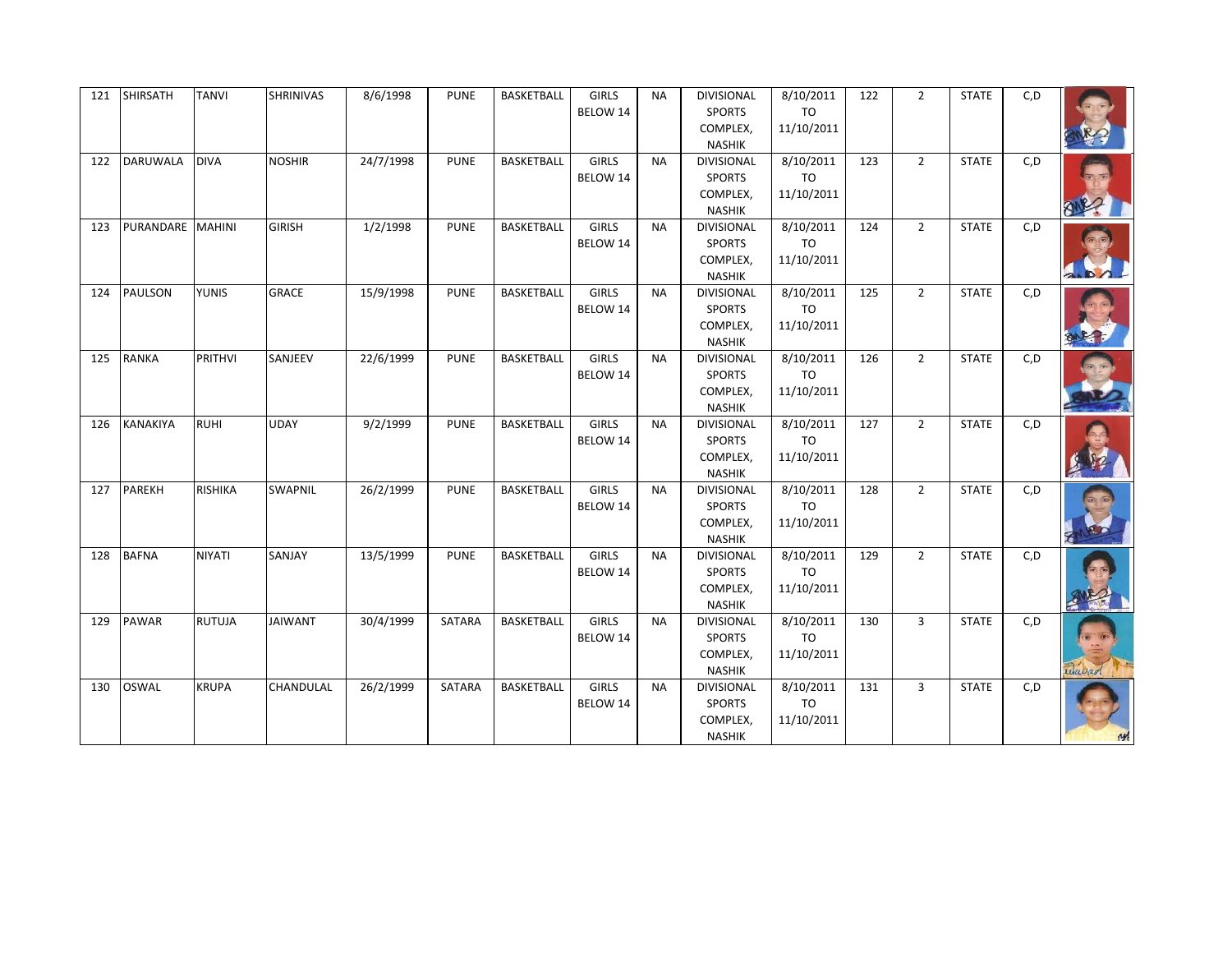| 131 | SALUNKHE        | <b>AMRITA</b>    | DHANANJAY                  | 18/7/1998  | SATARA        | BASKETBALL        | GIRLS<br>BELOW 14        | <b>NA</b> | <b>DIVISIONAL</b><br><b>SPORTS</b><br>COMPLEX,<br><b>NASHIK</b> | 8/10/2011<br>TO<br>11/10/2011        | 132 | $\overline{3}$ | <b>STATE</b> | C, D |                   |
|-----|-----------------|------------------|----------------------------|------------|---------------|-------------------|--------------------------|-----------|-----------------------------------------------------------------|--------------------------------------|-----|----------------|--------------|------|-------------------|
| 132 | <b>GAIKWAD</b>  | <b>TEJASHREE</b> | SANJAY                     | 8/8/1998   | SATARA        | <b>BASKETBALL</b> | <b>GIRLS</b><br>BELOW 14 | <b>NA</b> | DIVISIONAL<br><b>SPORTS</b><br>COMPLEX,<br><b>NASHIK</b>        | 8/10/2011<br><b>TO</b><br>11/10/2011 | 133 | $\overline{3}$ | <b>STATE</b> | C, D | dV                |
| 133 | <b>GHORPADE</b> | VEDSHREE         | <b>ARUN</b>                | 20/7/1998  | SATARA        | <b>BASKETBALL</b> | <b>GIRLS</b><br>BELOW 14 | <b>NA</b> | <b>DIVISIONAL</b><br><b>SPORTS</b><br>COMPLEX,<br><b>NASHIK</b> | 8/10/2011<br>TO<br>11/10/2011        | 134 | $\overline{3}$ | <b>STATE</b> | C, D | tress (Secondary) |
| 134 | <b>KANSE</b>    | SAI              | <b>AJAY</b>                | 12/9/1998  | SATARA        | <b>BASKETBALL</b> | <b>GIRLS</b><br>BELOW 14 | <b>NA</b> | <b>DIVISIONAL</b><br><b>SPORTS</b><br>COMPLEX,<br><b>NASHIK</b> | 8/10/2011<br><b>TO</b><br>11/10/2011 | 135 | $\overline{3}$ | <b>STATE</b> | C, D |                   |
| 135 | PAWAR           | PRAJWALA         | PRAMOD                     | 23/10/1998 | SATARA        | BASKETBALL        | <b>GIRLS</b><br>BELOW 14 | <b>NA</b> | <b>DIVISIONAL</b><br><b>SPORTS</b><br>COMPLEX,<br><b>NASHIK</b> | 8/10/2011<br>TO<br>11/10/2011        | 136 | $\overline{3}$ | <b>STATE</b> | C, D |                   |
| 136 | <b>BABAR</b>    |                  | <b>MADHUSHRE DHANANJAY</b> | 16/4/1999  | SATARA        | <b>BASKETBALL</b> | <b>GIRLS</b><br>BELOW 14 | <b>NA</b> | <b>DIVISIONAL</b><br><b>SPORTS</b><br>COMPLEX,<br><b>NASHIK</b> | 8/10/2011<br>TO<br>11/10/2011        | 137 | $\overline{3}$ | <b>STATE</b> | C, D |                   |
| 137 | PARDESHI        | SANJANA          | RAJENDRA                   | 22/10/1999 | <b>SATARA</b> | <b>BASKETBALL</b> | <b>GIRLS</b><br>BELOW 14 | <b>NA</b> | <b>DIVISIONAL</b><br><b>SPORTS</b><br>COMPLEX,<br><b>NASHIK</b> | 8/10/2011<br>TO<br>11/10/2011        | 138 | $\overline{3}$ | <b>STATE</b> | C, D |                   |
| 138 | <b>PUJARI</b>   | <b>SHWETA</b>    | <b>SURESH</b>              | 1/6/2000   | SATARA        | <b>BASKETBALL</b> | <b>GIRLS</b><br>BELOW 14 | <b>NA</b> | <b>DIVISIONAL</b><br><b>SPORTS</b><br>COMPLEX,<br><b>NASHIK</b> | 8/10/2011<br><b>TO</b><br>11/10/2011 | 139 | $\overline{3}$ | <b>STATE</b> | C, D |                   |
| 139 | <b>SAPKAL</b>   | <b>TEJASWINI</b> | <b>TANAJI</b>              | 9/3/2000   | SATARA        | <b>BASKETBALL</b> | <b>GIRLS</b><br>BELOW 14 | <b>NA</b> | <b>DIVISIONAL</b><br><b>SPORTS</b><br>COMPLEX,<br><b>NASHIK</b> | 8/10/2011<br><b>TO</b><br>11/10/2011 | 140 | $\overline{3}$ | <b>STATE</b> | C, D | <b>THE</b>        |
| 140 | <b>BHOITE</b>   | PRIYANKA         | SHIVAJI                    | 5/6/2000   | SATARA        | <b>BASKETBALL</b> | <b>GIRLS</b><br>BELOW 14 | <b>NA</b> | <b>DIVISIONAL</b><br><b>SPORTS</b><br>COMPLEX,<br>NASHIK        | 8/10/2011<br><b>TO</b><br>11/10/2011 | 141 | $\overline{3}$ | <b>STATE</b> | C, D | istress (Second)  |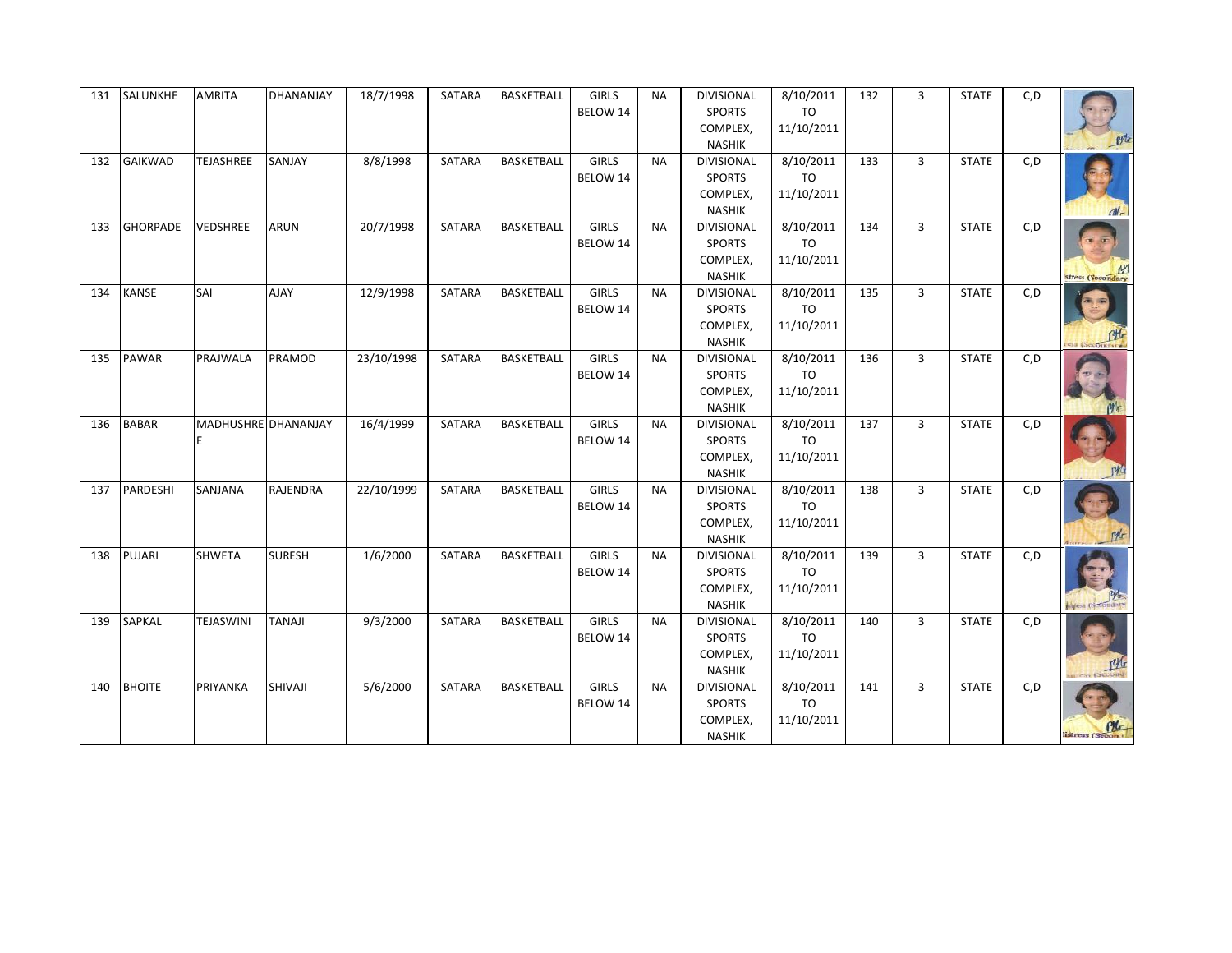| 141 | <b>BAPE</b>      | AFI                     | <b>ALIM</b>    | 23/8/1996  | <b>PUNE</b> | BASKETBALL        | <b>GIRLS</b><br>BELOW 17 | <b>NA</b> | <b>DIVISIONAL</b><br><b>SPORTS</b><br>COMPLEX,<br><b>NASHIK</b> | 8/10/2011<br>TO<br>11/10/2011        | 36 | $\mathbf{1}$ | <b>STATE</b> | C, D |  |
|-----|------------------|-------------------------|----------------|------------|-------------|-------------------|--------------------------|-----------|-----------------------------------------------------------------|--------------------------------------|----|--------------|--------------|------|--|
| 142 | <b>MENON</b>     | <b>SHRUTI</b>           | <b>PRAVIN</b>  | 21/2/1996  | <b>PUNE</b> | <b>BASKETBALL</b> | <b>GIRLS</b><br>BELOW 17 | <b>NA</b> | <b>DIVISIONAL</b><br><b>SPORTS</b><br>COMPLEX,<br><b>NASHIK</b> | 8/10/2011<br><b>TO</b><br>11/10/2011 | 37 | $\mathbf{1}$ | <b>STATE</b> | C, D |  |
| 143 | <b>POREDI</b>    | SNEHAL                  | <b>SACHIN</b>  | 29/6/1996  | <b>PUNE</b> | BASKETBALL        | <b>GIRLS</b><br>BELOW 17 | <b>NA</b> | <b>DIVISIONAL</b><br>SPORTS<br>COMPLEX,<br><b>NASHIK</b>        | 8/10/2011<br>TO<br>11/10/2011        | 38 | $\mathbf{1}$ | <b>STATE</b> | C,D  |  |
| 144 | SANGHVI          | <b>EKTA</b>             | PRAKASH        | 8/8/1996   | <b>PUNE</b> | <b>BASKETBALL</b> | <b>GIRLS</b><br>BELOW 17 | <b>NA</b> | <b>DIVISIONAL</b><br><b>SPORTS</b><br>COMPLEX,<br><b>NASHIK</b> | 8/10/2011<br><b>TO</b><br>11/10/2011 | 39 | $\mathbf{1}$ | <b>STATE</b> | C, D |  |
| 145 | <b>KAMBLE</b>    | <b>ADITI</b>            | <b>NITIN</b>   | 15/3/1996  | <b>PUNE</b> | BASKETBALL        | <b>GIRLS</b><br>BELOW 17 | <b>NA</b> | <b>DIVISIONAL</b><br>SPORTS<br>COMPLEX,<br><b>NASHIK</b>        | 8/10/2011<br>TO<br>11/10/2011        | 40 | $\mathbf{1}$ | <b>STATE</b> | C, D |  |
| 146 | <b>JAMBHULKA</b> | <b>AYUSHA</b>           | <b>SUBHASH</b> | 9/1/1996   | <b>PUNE</b> | <b>BASKETBALL</b> | <b>GIRLS</b><br>BELOW 17 | <b>NA</b> | <b>DIVISIONAL</b><br><b>SPORTS</b><br>COMPLEX,<br><b>NASHIK</b> | 8/10/2011<br><b>TO</b><br>11/10/2011 | 41 | $\mathbf{1}$ | <b>STATE</b> | C, D |  |
| 147 | <b>KAMBLE</b>    | <b>DAKSHAYANI DILIP</b> |                | 30/8/1996  | <b>PUNE</b> | BASKETBALL        | <b>GIRLS</b><br>BELOW 17 | <b>NA</b> | <b>DIVISIONAL</b><br><b>SPORTS</b><br>COMPLEX,<br><b>NASHIK</b> | 8/10/2011<br>TO<br>11/10/2011        | 42 | $\mathbf{1}$ | <b>STATE</b> | C, D |  |
| 148 | <b>GAURE</b>     | VAISHNAVI               | <b>VIJAY</b>   | 25/11/1996 | <b>PUNE</b> | BASKETBALL        | <b>GIRLS</b><br>BELOW 17 | <b>NA</b> | <b>DIVISIONAL</b><br><b>SPORTS</b><br>COMPLEX,<br><b>NASHIK</b> | 8/10/2011<br><b>TO</b><br>11/10/2011 | 43 | $\mathbf{1}$ | <b>STATE</b> | C, D |  |
| 149 | <b>KAINTH</b>    | <b>NEHA</b>             | <b>HARISH</b>  | 29/6/1996  | <b>PUNE</b> | <b>BASKETBALL</b> | GIRLS<br>BELOW 17        | <b>NA</b> | <b>DIVISIONAL</b><br><b>SPORTS</b><br>COMPLEX,<br><b>NASHIK</b> | 8/10/2011<br><b>TO</b><br>11/10/2011 | 44 | $\mathbf{1}$ | <b>STATE</b> | C, D |  |
| 150 | SANGHVI          | <b>KOMAL</b>            | <b>UTTAM</b>   | 17/2/1997  | <b>PUNE</b> | <b>BASKETBALL</b> | <b>GIRLS</b><br>BELOW 17 | <b>NA</b> | <b>DIVISIONAL</b><br><b>SPORTS</b><br>COMPLEX,<br>NASHIK        | 8/10/2011<br>TO<br>11/10/2011        | 45 | $\mathbf{1}$ | <b>STATE</b> | C, D |  |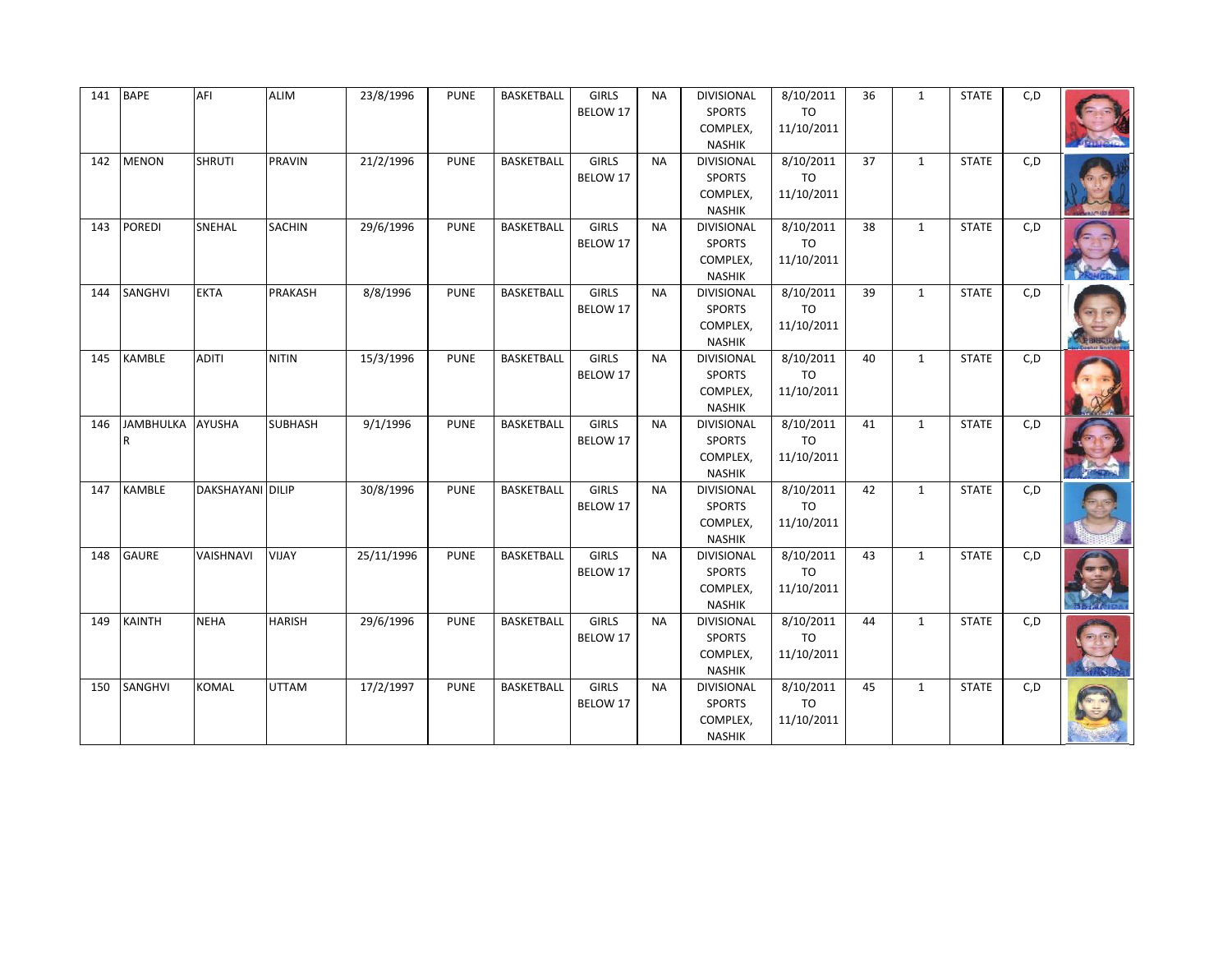| 151 | <b>DIVTE</b>   | SANIKA             | RAJESH         | 2/11/1997  | <b>PUNE</b>   | BASKETBALL        | <b>GIRLS</b><br>BELOW 17 | <b>NA</b> | DIVISIONAL<br><b>SPORTS</b><br>COMPLEX,<br><b>NASHIK</b>        | 8/10/2011<br>TO<br>11/10/2011        | 46 | $\mathbf{1}$   | <b>STATE</b> | C, D |                 |
|-----|----------------|--------------------|----------------|------------|---------------|-------------------|--------------------------|-----------|-----------------------------------------------------------------|--------------------------------------|----|----------------|--------------|------|-----------------|
| 152 | <b>GAVAS</b>   | ARYA               | <b>SUHAS</b>   | 7/7/1997   | <b>PUNE</b>   | <b>BASKETBALL</b> | <b>GIRLS</b><br>BELOW 17 | <b>NA</b> | DIVISIONAL<br><b>SPORTS</b><br>COMPLEX,<br><b>NASHIK</b>        | 8/10/2011<br><b>TO</b><br>11/10/2011 | 47 | $\mathbf{1}$   | <b>STATE</b> | C, D |                 |
| 153 | <b>JADHAV</b>  | KADAMBARI JITENDRA |                | 29/6/1996  | SATARA        | <b>BASKETBALL</b> | <b>GIRLS</b><br>BELOW 17 | <b>NA</b> | <b>DIVISIONAL</b><br><b>SPORTS</b><br>COMPLEX,<br><b>NASHIK</b> | 8/10/2011<br>TO<br>11/10/2011        | 48 | $2^{\circ}$    | <b>STATE</b> | C, D | ess (Secondary) |
| 154 | <b>NIKAM</b>   | <b>ADITI</b>       | VIJAY          | 4/6/1997   | SATARA        | <b>BASKETBALL</b> | <b>GIRLS</b><br>BELOW 17 | <b>NA</b> | <b>DIVISIONAL</b><br><b>SPORTS</b><br>COMPLEX,<br><b>NASHIK</b> | 8/10/2011<br>TO<br>11/10/2011        | 49 | $\overline{2}$ | <b>STATE</b> | C, D | uss (Secondary) |
| 155 | <b>GAIKWAD</b> | SNEHAL             | <b>SHANKAR</b> | 1/2/1997   | SATARA        | BASKETBALL        | <b>GIRLS</b><br>BELOW 17 | <b>NA</b> | <b>DIVISIONAL</b><br><b>SPORTS</b><br>COMPLEX,<br><b>NASHIK</b> | 8/10/2011<br>TO<br>11/10/2011        | 50 | $2^{\circ}$    | <b>STATE</b> | C, D |                 |
| 156 | <b>DEKHANE</b> | <b>RITIKA</b>      | PRAFULLA       | 2/5/1997   | <b>SATARA</b> | <b>BASKETBALL</b> | <b>GIRLS</b><br>BELOW 17 | <b>NA</b> | <b>DIVISIONAL</b><br><b>SPORTS</b><br>COMPLEX,<br><b>NASHIK</b> | 8/10/2011<br>TO<br>11/10/2011        | 51 | $\overline{2}$ | <b>STATE</b> | C, D | M               |
| 157 | DHUMAL         | SHREYA             | YASHWANT       | 21/2/1997  | SATARA        | <b>BASKETBALL</b> | <b>GIRLS</b><br>BELOW 17 | <b>NA</b> | DIVISIONAL<br><b>SPORTS</b><br>COMPLEX,<br><b>NASHIK</b>        | 8/10/2011<br>TO<br>11/10/2011        | 52 | $2^{\circ}$    | <b>STATE</b> | C, D |                 |
| 158 | <b>SHINDE</b>  | <b>PURVA</b>       | <b>MOHAN</b>   | 13/10/1996 | SATARA        | <b>BASKETBALL</b> | <b>GIRLS</b><br>BELOW 17 | <b>NA</b> | <b>DIVISIONAL</b><br><b>SPORTS</b><br>COMPLEX,<br><b>NASHIK</b> | 8/10/2011<br><b>TO</b><br>11/10/2011 | 53 | $2^{\circ}$    | <b>STATE</b> | C, D |                 |
| 159 | <b>BHOSALE</b> | SANYUKTA           | RAJKUMAR       | 30/6/1997  | SATARA        | <b>BASKETBALL</b> | <b>GIRLS</b><br>BELOW 17 | <b>NA</b> | <b>DIVISIONAL</b><br><b>SPORTS</b><br>COMPLEX,<br><b>NASHIK</b> | 8/10/2011<br><b>TO</b><br>11/10/2011 | 54 | $2^{\circ}$    | <b>STATE</b> | C, D |                 |
| 160 | <b>KADAM</b>   | RUTUMBARA PRAKASH  |                | 24/5/1997  | SATARA        | <b>BASKETBALL</b> | <b>GIRLS</b><br>BELOW 17 | <b>NA</b> | DIVISIONAL<br><b>SPORTS</b><br>COMPLEX,<br>NASHIK               | 8/10/2011<br><b>TO</b><br>11/10/2011 | 55 | $\overline{2}$ | <b>STATE</b> | C, D |                 |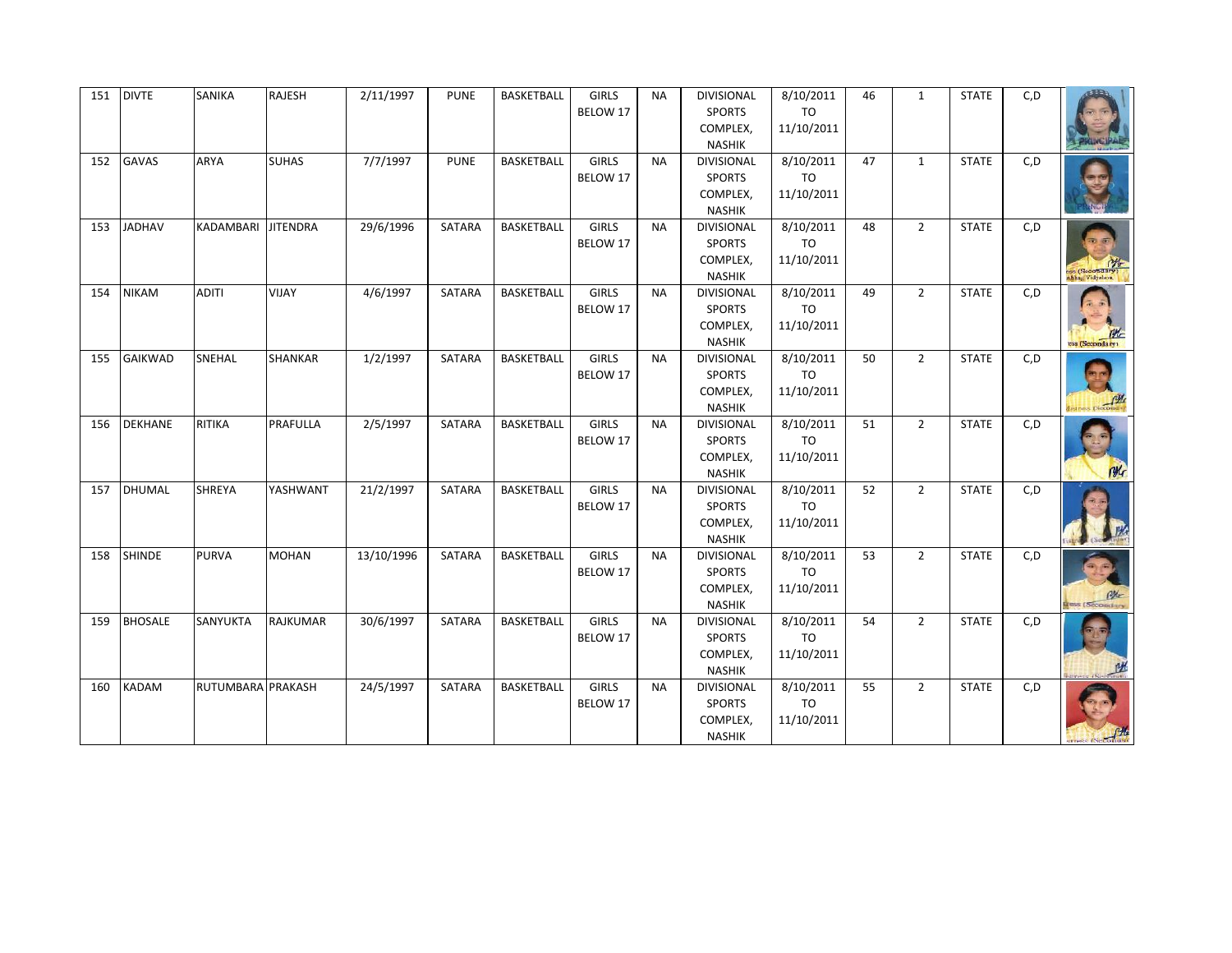| 161 | GANGAWAN<br>E    | <b>VINITA</b>  | SANJAY          | 30/1/1996  | SATARA        | BASKETBALL        | GIRLS<br>BELOW 17        | <b>NA</b> | <b>DIVISIONAL</b><br><b>SPORTS</b><br>COMPLEX,<br><b>NASHIK</b> | 8/10/2011<br>TO<br>11/10/2011        | 56 | $\overline{2}$ | <b>STATE</b> | C, D |  |
|-----|------------------|----------------|-----------------|------------|---------------|-------------------|--------------------------|-----------|-----------------------------------------------------------------|--------------------------------------|----|----------------|--------------|------|--|
| 162 | <b>JAIN</b>      | VAISHALI       | JAVANMAIL       | 10/10/1998 | SATARA        | <b>BASKETBALL</b> | <b>GIRLS</b><br>BELOW 17 | <b>NA</b> | DIVISIONAL<br><b>SPORTS</b><br>COMPLEX,<br><b>NASHIK</b>        | 8/10/2011<br><b>TO</b><br>11/10/2011 | 57 | $2^{\circ}$    | <b>STATE</b> | C, D |  |
| 163 | <b>JOSHI</b>     | SHREYA         | RAJESH          | 18/9/1997  | SATARA        | <b>BASKETBALL</b> | <b>GIRLS</b><br>BELOW 17 | <b>NA</b> | <b>DIVISIONAL</b><br><b>SPORTS</b><br>COMPLEX,<br><b>NASHIK</b> | 8/10/2011<br>TO<br>11/10/2011        | 58 | $2^{\circ}$    | <b>STATE</b> | C, D |  |
| 164 | <b>DIVDE</b>     | <b>MADHURI</b> | <b>VISHWAS</b>  | 18/2/1997  | SATARA        | <b>BASKETBALL</b> | <b>GIRLS</b><br>BELOW 17 | <b>NA</b> | <b>DIVISIONAL</b><br><b>SPORTS</b><br>COMPLEX,<br><b>NASHIK</b> | 8/10/2011<br><b>TO</b><br>11/10/2011 | 59 | $\overline{2}$ | <b>STATE</b> | C, D |  |
| 165 | <b>KHAN</b>      | <b>ALINA</b>   | <b>AIJAZ</b>    | 10/3/1997  | <b>NASHIK</b> | BASKETBALL        | <b>GIRLS</b><br>BELOW 17 | <b>NA</b> | <b>DIVISIONAL</b><br>SPORTS<br>COMPLEX,<br><b>NASHIK</b>        | 8/10/2011<br>TO<br>11/10/2011        | 60 | $\overline{3}$ | <b>STATE</b> | C, D |  |
| 166 | <b>MANIKAM</b>   | <b>DIVYA</b>   | <b>IGNETIUS</b> | 5/5/1997   | <b>NASHIK</b> | <b>BASKETBALL</b> | <b>GIRLS</b><br>BELOW 17 | <b>NA</b> | <b>DIVISIONAL</b><br><b>SPORTS</b><br>COMPLEX,<br><b>NASHIK</b> | 8/10/2011<br>TO<br>11/10/2011        | 61 | $\overline{3}$ | <b>STATE</b> | C, D |  |
| 167 | <b>DESHMUKH</b>  | <b>ADITI</b>   | <b>HEMANT</b>   | 24/1/1998  | <b>NASHIK</b> | <b>BASKETBALL</b> | <b>GIRLS</b><br>BELOW 17 | <b>NA</b> | <b>DIVISIONAL</b><br><b>SPORTS</b><br>COMPLEX,<br><b>NASHIK</b> | 8/10/2011<br>TO<br>11/10/2011        | 62 | $\overline{3}$ | <b>STATE</b> | C, D |  |
| 168 | SOMWANSHI DEVIKA |                | <b>DEEPAK</b>   | 27/9/1997  | <b>NASHIK</b> | <b>BASKETBALL</b> | <b>GIRLS</b><br>BELOW 17 | <b>NA</b> | <b>DIVISIONAL</b><br><b>SPORTS</b><br>COMPLEX,<br><b>NASHIK</b> | 8/10/2011<br><b>TO</b><br>11/10/2011 | 63 | $\overline{3}$ | <b>STATE</b> | C, D |  |
| 169 | <b>GOSAVI</b>    | SONAL          | <b>SATISH</b>   | 30/11/1997 | <b>NASHIK</b> | <b>BASKETBALL</b> | <b>GIRLS</b><br>BELOW 17 | <b>NA</b> | <b>DIVISIONAL</b><br><b>SPORTS</b><br>COMPLEX,<br><b>NASHIK</b> | 8/10/2011<br><b>TO</b><br>11/10/2011 | 64 | $\overline{3}$ | <b>STATE</b> | C, D |  |
| 170 | <b>GAURKAR</b>   | <b>ANKITA</b>  | <b>TUSHAR</b>   | 21/6/1997  | <b>NASHIK</b> | <b>BASKETBALL</b> | <b>GIRLS</b><br>BELOW 17 | <b>NA</b> | DIVISIONAL<br><b>SPORTS</b><br>COMPLEX,<br>NASHIK               | 8/10/2011<br><b>TO</b><br>11/10/2011 | 65 | $\overline{3}$ | <b>STATE</b> | C, D |  |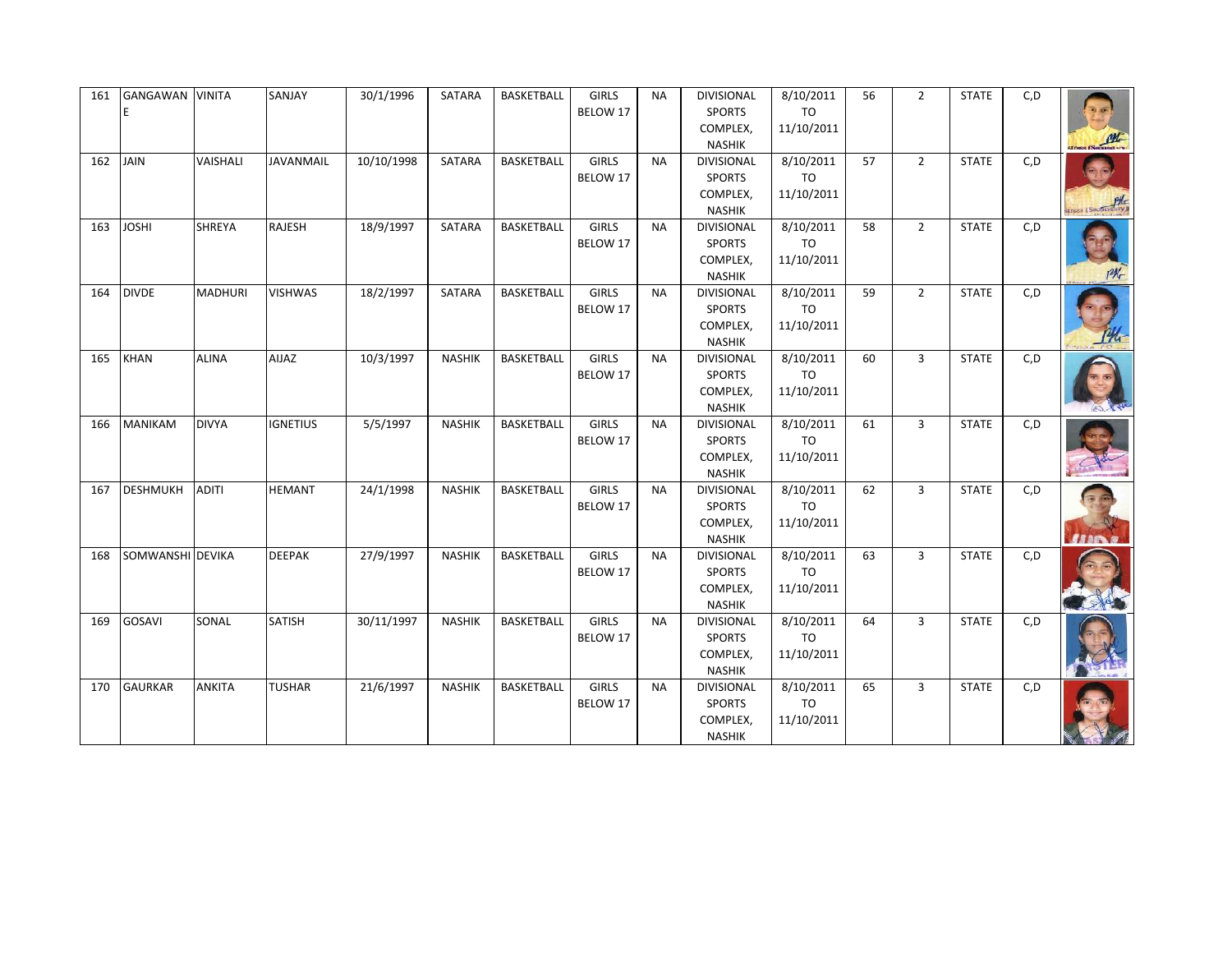| 171 | <b>OJHA</b>   | SHUBHAM          | GAURANG                | 3/1/1998   | <b>NASHIK</b> | BASKETBALL        | GIRLS<br>BELOW 17        | <b>NA</b> | <b>DIVISIONAL</b><br><b>SPORTS</b><br>COMPLEX,<br><b>NASHIK</b> | 8/10/2011<br>TO<br>11/10/2011        | 66  | 3              | <b>STATE</b> | C, D |  |
|-----|---------------|------------------|------------------------|------------|---------------|-------------------|--------------------------|-----------|-----------------------------------------------------------------|--------------------------------------|-----|----------------|--------------|------|--|
| 172 | <b>KULTHE</b> | SHRAVANI         | PRASAD                 | 7/7/1996   | <b>NASHIK</b> | <b>BASKETBALL</b> | <b>GIRLS</b><br>BELOW 17 | <b>NA</b> | DIVISIONAL<br><b>SPORTS</b><br>COMPLEX,<br><b>NASHIK</b>        | 8/10/2011<br><b>TO</b><br>11/10/2011 | 67  | $\overline{3}$ | <b>STATE</b> | C, D |  |
| 173 | <b>DONGRE</b> | <b>KANCHAN</b>   | <b>DNYANESHWA</b><br>R | 4/10/1997  | <b>NASHIK</b> | <b>BASKETBALL</b> | <b>GIRLS</b><br>BELOW 17 | <b>NA</b> | <b>DIVISIONAL</b><br>SPORTS<br>COMPLEX,<br><b>NASHIK</b>        | 8/10/2011<br>TO<br>11/10/2011        | 68  | $\overline{3}$ | <b>STATE</b> | C, D |  |
| 174 | <b>KADAM</b>  | <b>ADITI</b>     | <b>DILIP</b>           | 7/11/1997  | <b>NASHIK</b> | <b>BASKETBALL</b> | <b>GIRLS</b><br>BELOW 17 | <b>NA</b> | <b>DIVISIONAL</b><br><b>SPORTS</b><br>COMPLEX,<br><b>NASHIK</b> | 8/10/2011<br>TO<br>11/10/2011        | 69  | 3              | <b>STATE</b> | C, D |  |
| 175 | <b>TAMOLE</b> | <b>ROSHNI</b>    | <b>YUNUS</b>           | 14/8/1997  | <b>NASHIK</b> | BASKETBALL        | <b>GIRLS</b><br>BELOW 17 | <b>NA</b> | <b>DIVISIONAL</b><br>SPORTS<br>COMPLEX,<br><b>NASHIK</b>        | 8/10/2011<br>TO<br>11/10/2011        | 70  | $\overline{3}$ | <b>STATE</b> | C, D |  |
| 176 | <b>SAHANE</b> | PUJA             | SHIVAJI                | 14/11/1996 | <b>NASHIK</b> | <b>BASKETBALL</b> | <b>GIRLS</b><br>BELOW 17 | <b>NA</b> | <b>DIVISIONAL</b><br><b>SPORTS</b><br>COMPLEX,<br><b>NASHIK</b> | 8/10/2011<br>TO<br>11/10/2011        | 71  | $\overline{3}$ | <b>STATE</b> | C, D |  |
| 177 | PILLAI        | SHRILAKSHM MURLI |                        | 5/8/1994   | <b>MUMBAI</b> | <b>BASKETBALL</b> | <b>GIRLS</b><br>BELOW 19 | <b>NA</b> | <b>DIVISIONAL</b><br><b>SPORTS</b><br>COMPLEX,<br><b>NASHIK</b> | 8/10/2011<br>TO<br>11/10/2011        | 180 | $\mathbf{1}$   | <b>STATE</b> | C, D |  |
| 178 | <b>ARORA</b>  | <b>RIDDHI</b>    | SANJAY                 | 29/5/1994  | <b>MUMBAI</b> | <b>BASKETBALL</b> | <b>GIRLS</b><br>BELOW 19 | <b>NA</b> | <b>DIVISIONAL</b><br><b>SPORTS</b><br>COMPLEX,<br><b>NASHIK</b> | 8/10/2011<br><b>TO</b><br>11/10/2011 | 181 | $\mathbf{1}$   | <b>STATE</b> | C, D |  |
| 179 | <b>SHETTY</b> | SHIFALI          | <b>ARVIND</b>          | 25/11/1995 | <b>MUMBAI</b> | <b>BASKETBALL</b> | <b>GIRLS</b><br>BELOW 19 | <b>NA</b> | <b>DIVISIONAL</b><br><b>SPORTS</b><br>COMPLEX,<br><b>NASHIK</b> | 8/10/2011<br><b>TO</b><br>11/10/2011 | 182 | $\mathbf{1}$   | <b>STATE</b> | C, D |  |
| 180 | <b>NEGI</b>   | ANKITA           | ANANDSHANK<br>AR       | 17/6/1994  | <b>MUMBAI</b> | <b>BASKETBALL</b> | <b>GIRLS</b><br>BELOW 19 | <b>NA</b> | DIVISIONAL<br><b>SPORTS</b><br>COMPLEX,<br>NASHIK               | 8/10/2011<br><b>TO</b><br>11/10/2011 | 183 | $\mathbf{1}$   | <b>STATE</b> | C, D |  |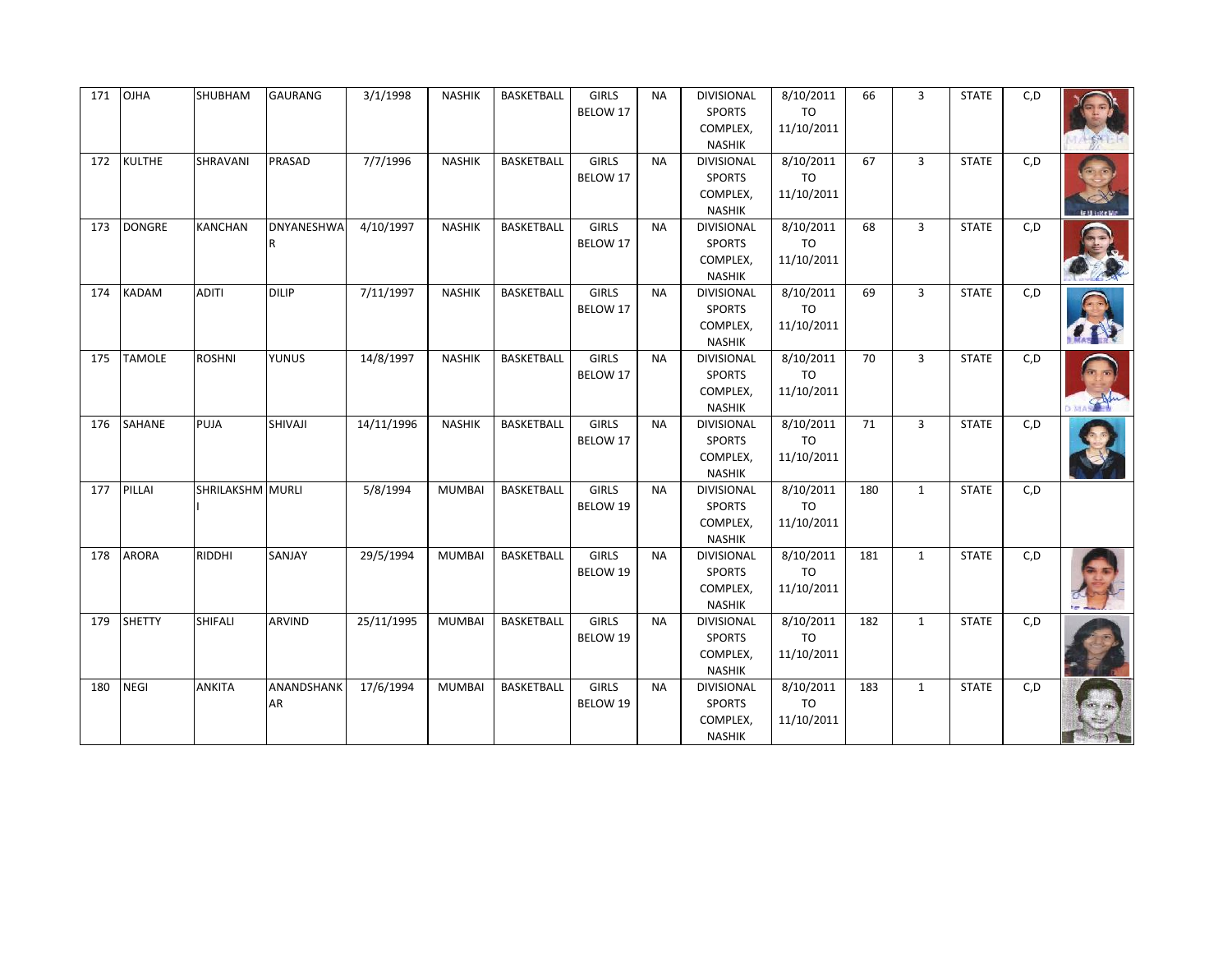| 181 | <b>PARAB</b>    | SAISHA           | PRASAD         | 29/1/1996  | <b>MUMBAI</b> | BASKETBALL        | <b>GIRLS</b><br>BELOW 19 | <b>NA</b> | <b>DIVISIONAL</b><br><b>SPORTS</b><br>COMPLEX,<br><b>NASHIK</b> | 8/10/2011<br><b>TO</b><br>11/10/2011 | 184 | $\mathbf{1}$ | <b>STATE</b> | C, D |  |
|-----|-----------------|------------------|----------------|------------|---------------|-------------------|--------------------------|-----------|-----------------------------------------------------------------|--------------------------------------|-----|--------------|--------------|------|--|
| 182 | <b>PATIL</b>    | <b>DEEPIKA</b>   | PRABHAKAR      | 23/5/1995  | <b>MUMBAI</b> | BASKETBALL        | <b>GIRLS</b><br>BELOW 19 | <b>NA</b> | <b>DIVISIONAL</b><br><b>SPORTS</b><br>COMPLEX,<br><b>NASHIK</b> | 8/10/2011<br><b>TO</b><br>11/10/2011 | 185 | $\mathbf{1}$ | <b>STATE</b> | C, D |  |
| 183 | <b>PATIL</b>    | <b>DIPTI</b>     | <b>SURESH</b>  | 4/6/1994   | <b>MUMBAI</b> | BASKETBALL        | <b>GIRLS</b><br>BELOW 19 | <b>NA</b> | DIVISIONAL<br><b>SPORTS</b><br>COMPLEX,<br><b>NASHIK</b>        | 8/10/2011<br>TO<br>11/10/2011        | 186 | $\mathbf{1}$ | <b>STATE</b> | C, D |  |
| 184 | SHAH            | <b>SHRADDHA</b>  | <b>JAYANT</b>  | 26/6/1994  | <b>MUMBAI</b> | BASKETBALL        | <b>GIRLS</b><br>BELOW 19 | <b>NA</b> | DIVISIONAL<br><b>SPORTS</b><br>COMPLEX,<br><b>NASHIK</b>        | 8/10/2011<br>TO<br>11/10/2011        | 187 | $\mathbf{1}$ | <b>STATE</b> | C, D |  |
| 185 | <b>SHETTY</b>   | DIPANJALI        | RAJENDRA       | 6/5/1994   | <b>MUMBAI</b> | BASKETBALL        | GIRLS<br>BELOW 19        | <b>NA</b> | DIVISIONAL<br><b>SPORTS</b><br>COMPLEX,<br><b>NASHIK</b>        | 8/10/2011<br>TO<br>11/10/2011        | 188 | $\mathbf{1}$ | <b>STATE</b> | C, D |  |
| 186 | <b>SHETTY</b>   | <b>AISHWARYA</b> | <b>BHASKAR</b> | 15/9/1994  | <b>MUMBAI</b> | <b>BASKETBALL</b> | <b>GIRLS</b><br>BELOW 19 | <b>NA</b> | <b>DIVISIONAL</b><br><b>SPORTS</b><br>COMPLEX,<br><b>NASHIK</b> | 8/10/2011<br><b>TO</b><br>11/10/2011 | 189 | $\mathbf{1}$ | <b>STATE</b> | C, D |  |
| 187 | SHETTY          | AMUKSHA          | RAVINDRA       | 29/12/1994 | <b>MUMBAI</b> | BASKETBALL        | <b>GIRLS</b><br>BELOW 19 | <b>NA</b> | <b>DIVISIONAL</b><br><b>SPORTS</b><br>COMPLEX,<br><b>NASHIK</b> | 8/10/2011<br>TO<br>11/10/2011        | 190 | $\mathbf{1}$ | <b>STATE</b> | C, D |  |
| 188 | <b>CHIVTE</b>   | PRAJAKTA         | <b>SATISH</b>  | 5.12.1994  | <b>MUMBAI</b> | BASKETBALL        | <b>GIRLS</b><br>BELOW 19 | <b>NA</b> | <b>DIVISIONAL</b><br><b>SPORTS</b><br>COMPLEX,<br><b>NASHIK</b> | 8/10/2011<br><b>TO</b><br>11/10/2011 | 191 | $\mathbf{1}$ | <b>STATE</b> | C, D |  |
| 189 | <b>KADOLKAR</b> | REVATI           | RAJESH         | 6/3/1995   | <b>PUNE</b>   | <b>BASKETBALL</b> | <b>GIRLS</b><br>BELOW 19 | <b>NA</b> | DIVISIONAL<br><b>SPORTS</b><br>COMPLEX,<br><b>NASHIK</b>        | 8/10/2011<br><b>TO</b><br>11/10/2011 | 192 | $2^{\circ}$  | <b>STATE</b> | C, D |  |
| 190 | RAJGURU         | <b>SNEHA</b>     | SANJAY         | 2/6/1994   | <b>PUNE</b>   | <b>BASKETBALL</b> | <b>GIRLS</b><br>BELOW 19 | <b>NA</b> | DIVISIONAL<br><b>SPORTS</b><br>COMPLEX,<br>NASHIK               | 8/10/2011<br><b>TO</b><br>11/10/2011 | 193 | $2^{\circ}$  | <b>STATE</b> | C, D |  |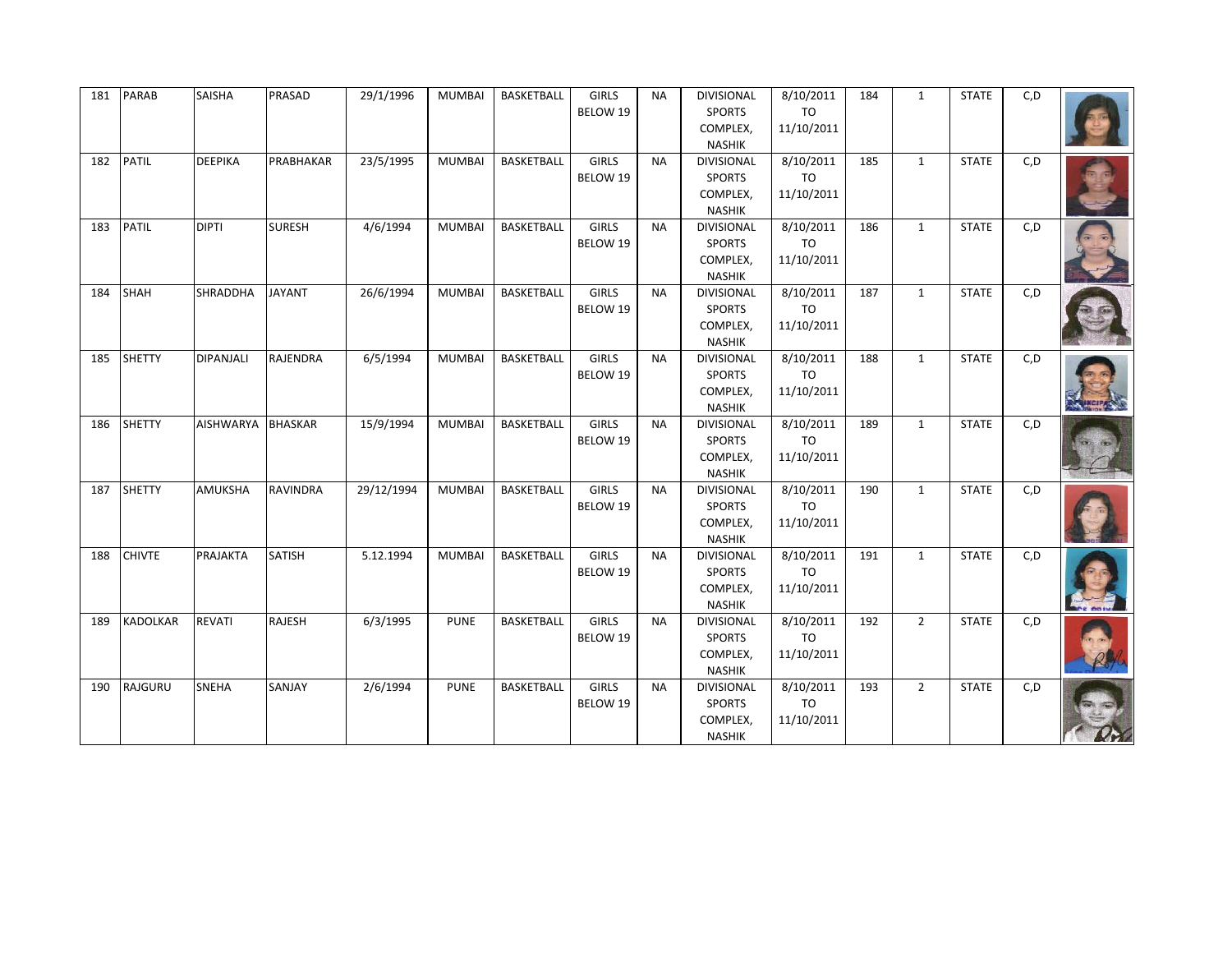| 191 | <b>VICHARE</b>  | SHARVARI         | SHEKHAR                   | 13/10/1994 | <b>PUNE</b>   | BASKETBALL        | GIRLS<br>BELOW 19        | <b>NA</b> | <b>DIVISIONAL</b><br><b>SPORTS</b><br>COMPLEX,<br><b>NASHIK</b> | 8/10/2011<br>TO<br>11/10/2011        | 194 | $\overline{2}$ | <b>STATE</b> | C, D |                  |
|-----|-----------------|------------------|---------------------------|------------|---------------|-------------------|--------------------------|-----------|-----------------------------------------------------------------|--------------------------------------|-----|----------------|--------------|------|------------------|
| 192 | <b>BODAKHE</b>  | <b>KOMAL</b>     | <b>BALIRAM</b>            | 26/7/1995  | <b>PUNE</b>   | <b>BASKETBALL</b> | <b>GIRLS</b><br>BELOW 19 | <b>NA</b> | DIVISIONAL<br><b>SPORTS</b><br>COMPLEX,<br><b>NASHIK</b>        | 8/10/2011<br><b>TO</b><br>11/10/2011 | 195 | $2^{\circ}$    | <b>STATE</b> | C, D |                  |
| 193 | <b>JOHNSON</b>  | <b>KLER</b>      |                           | 4/5/1994   | <b>PUNE</b>   | <b>BASKETBALL</b> | <b>GIRLS</b><br>BELOW 19 | <b>NA</b> | <b>DIVISIONAL</b><br><b>SPORTS</b><br>COMPLEX,<br><b>NASHIK</b> | 8/10/2011<br>TO<br>11/10/2011        | 196 | $2^{\circ}$    | <b>STATE</b> | C, D |                  |
| 194 | SARASWATE       | <b>GAYATRI</b>   | NARENDRA                  | 13/9/1995  | <b>PUNE</b>   | <b>BASKETBALL</b> | <b>GIRLS</b><br>BELOW 19 | <b>NA</b> | <b>DIVISIONAL</b><br><b>SPORTS</b><br>COMPLEX,<br><b>NASHIK</b> | 8/10/2011<br><b>TO</b><br>11/10/2011 | 197 | $\overline{2}$ | <b>STATE</b> | C, D |                  |
| 195 | AHIR            | <b>GAURI</b>     | <b>DILIP</b>              | 19/9/1995  | <b>PUNE</b>   | BASKETBALL        | <b>GIRLS</b><br>BELOW 19 | <b>NA</b> | <b>DIVISIONAL</b><br><b>SPORTS</b><br>COMPLEX,<br><b>NASHIK</b> | 8/10/2011<br>TO<br>11/10/2011        | 198 | $2^{\circ}$    | <b>STATE</b> | C, D | $\n  W\n$        |
| 196 | <b>PATIL</b>    | <b>AISHWARYA</b> | <b>RAJENDRASIN</b><br>GH  | 23/1/1996  | <b>PUNE</b>   | <b>BASKETBALL</b> | <b>GIRLS</b><br>BELOW 19 | <b>NA</b> | <b>DIVISIONAL</b><br><b>SPORTS</b><br>COMPLEX,<br><b>NASHIK</b> | 8/10/2011<br>TO<br>11/10/2011        | 199 | $\overline{2}$ | <b>STATE</b> | C, D | <b>Principal</b> |
| 197 | SRIVASTAV       | <b>RUCHITA</b>   | <b>AJIT</b>               | 15/3/1994  | <b>NAGPUR</b> | <b>BASKETBALL</b> | <b>GIRLS</b><br>BELOW 19 | <b>NA</b> | <b>DIVISIONAL</b><br><b>SPORTS</b><br>COMPLEX,<br><b>NASHIK</b> | 8/10/2011<br>TO<br>11/10/2011        | 200 | $\overline{3}$ | <b>STATE</b> | C, D |                  |
| 198 | <b>DESHMUKH</b> | LAAS             | CHANDRASHE<br><b>KHAR</b> | 22/8/1994  | <b>NAGPUR</b> | <b>BASKETBALL</b> | <b>GIRLS</b><br>BELOW 19 | <b>NA</b> | <b>DIVISIONAL</b><br><b>SPORTS</b><br>COMPLEX,<br><b>NASHIK</b> | 8/10/2011<br><b>TO</b><br>11/10/2011 | 201 | $\overline{3}$ | <b>STATE</b> | C, D |                  |
| 199 | <b>MANEKAR</b>  | KARISHMA         | SANJAY                    | 24/1/1994  | <b>NAGPUR</b> | <b>BASKETBALL</b> | <b>GIRLS</b><br>BELOW 19 | <b>NA</b> | <b>DIVISIONAL</b><br><b>SPORTS</b><br>COMPLEX,<br><b>NASHIK</b> | 8/10/2011<br><b>TO</b><br>11/10/2011 | 202 | $\overline{3}$ | <b>STATE</b> | C, D |                  |
| 200 | <b>JOSHI</b>    | MAITHILI         | ARVIND                    | 28/9/1995  | <b>NAGPUR</b> | <b>BASKETBALL</b> | <b>GIRLS</b><br>BELOW 19 | <b>NA</b> | <b>DIVISIONAL</b><br><b>SPORTS</b><br>COMPLEX,<br>NASHIK        | 8/10/2011<br><b>TO</b><br>11/10/2011 | 203 | $\overline{3}$ | <b>STATE</b> | C, D |                  |